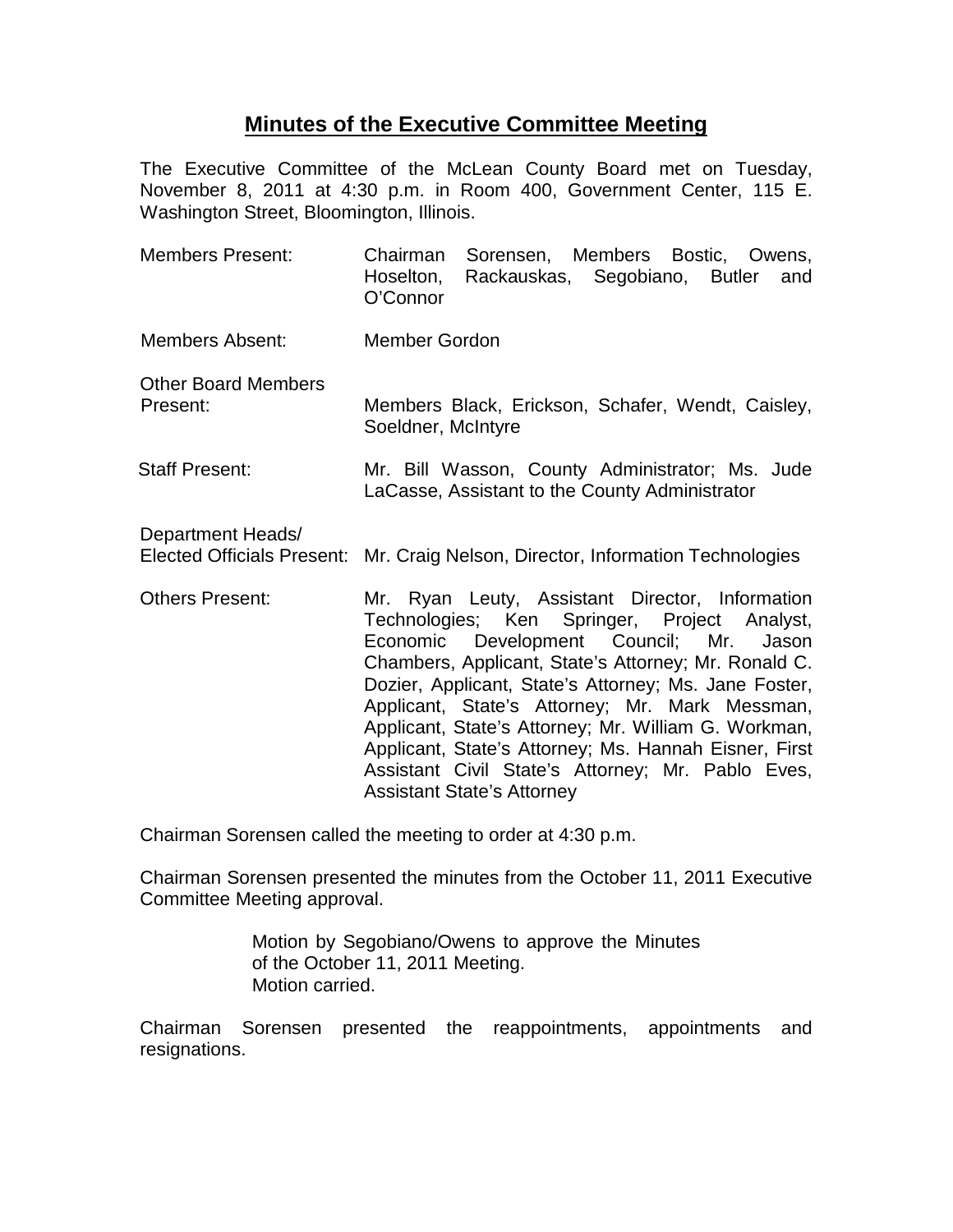Minutes of the Executive Committee November 8, 2011 Page Two

> Motion by Segobiano/Rackauskas to Recommend Approval of the Reappointments, Appointments and Resignations as Recommended by the Chairman. Motion carried.

Chairman Sorensen presented a request for approval of an Ordinance amending "An Ordinance Describing and designating an area located partially within the City of Bloomington, the Town of Normal and Unincorporated McLean County as an Enterprise Zone" – County Administrator's Office. He explained that this amendment is to include in the Enterprise Zone Bridgestone Americas Tire Operations. Chairman Sorensen noted that Mr. Ken Springer from the EDC is available to answer questions. There were no questions.

> Motion by Segobiano/Owens to Recommend Approval an Ordinance Amending "An Ordinance Describing and Designating an area located partially within the City of Bloomington, the Town of Normal and Unincorporated McLean County as an Enterprise Zone" – County Administrators Office. Motion carried.

Chairman Sorensen presented a request for approval of a Resolution of Congratulations to the University High School Varsity Girls' Golf Team – County Administrator's Office.

> Motion by Rackauskas/Bostic to Recommend Approval a Resolution of Congratulations to the University High School Varsity Girls' Golf Team – County Administrators Office. Motion carried.

Chairman Sorensen presented a request for approval of Copier Maintenance Contracts with Watts Copy Systems – Information Technologies. He indicated that Mr. Craig Nelson, Director, Information Technologies, is available to answer any questions. There were no questions.

> Motion by Owens/Butler to Recommend Approval Copier Maintenance Contracts with Watts Copy Systems – Information Technologies. Motion carried.

Chairman Sorensen presented a request for approval of Agreements between McLean County and Illinois State University, the McLean County Museum of History and the Regional Office of Education for inclusion of County Facilities in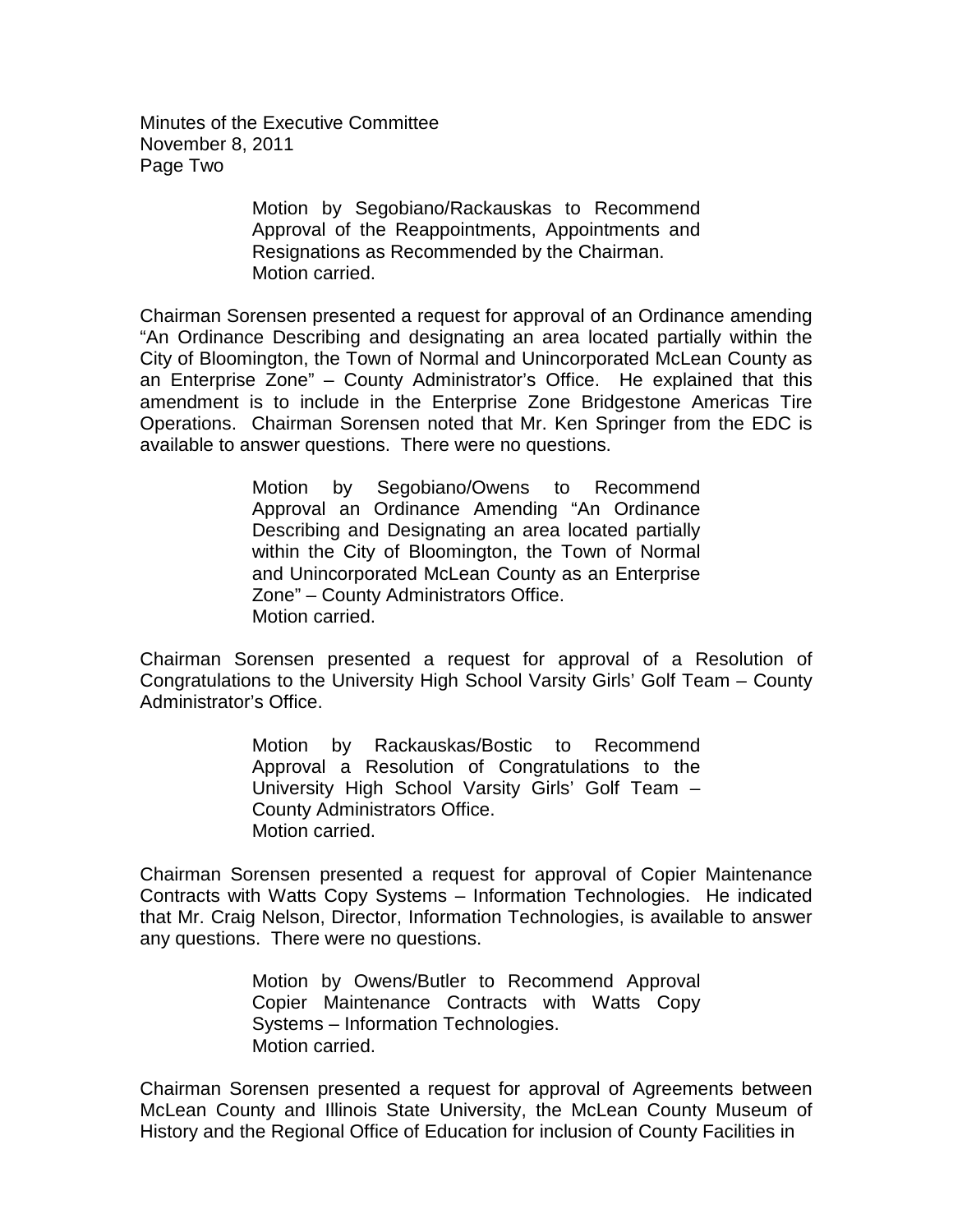Minutes of the Executive Committee November 8, 2011 Page Three

Central Illinois Regional Broadband Network (CIRBN) – Information Technologies.

> Motion by Bostic/Owens to Recommend Approval of Agreements between McLean County and Illinois State University, the McLean County Museum of History and the Regional Office of Education for inclusion of County Facilities in Central Illinois Regional Broadband network (CIRBN) – Information **Technologies**

Ms. Schafer asked if there would be any problems removing the equipment should a building be torn down, sold or remodeled. Mr. Nelson replied that there would be no problem in removing the equipment.

Mr. Nelson indicated that the agreements have been reviewed with the First Civil State's Attorney's Office, County Administration and Information Technologies.

Chairman Sorensen called for a vote on the Motion.

Motion carried.

Chairman Sorensen presented a request for approval of an Emergency Appropriation Ordinance amending the McLean County Fiscal Year 2011 Combined Annual Appropriation and Budget Ordinance for Funds: 0001 General, 0120 Highway, 0129 CASA, 0135 Tort Judgment, 0136 Veterans, 0156 Child Support Enforcement, 0401 Nursing Home, and Health Department Fund 0102, 0103, 0105, 0106, 0107, 0111, and 0112 – Information Technologies. He explained that the budget amendment places funds in the Information Technologies expense line to cover the PRI lines that run the VOIP system, as well as the lease purchase and interest expense lines that cover the lease that the County entered into for the purchase of equipment.

> Motion by Segobiano/Rackauskas to Recommend Approval of an Emergency Appropriation Ordinance Amending the McLean County Fiscal Year 2011 Combined Annual Appropriation and Budget Ordinance for Funds: 0001 General, 0120 Highway, 0129 CASA, 0135 Tort Judgment, 0136 Veterans, 0156 Child Support Enforcement, 0401, Nursing Home, and Health Department Funds 0102, 0103, 0105, 0106, 0107, 0111, and 0112 – Information Technologies. Motion carried.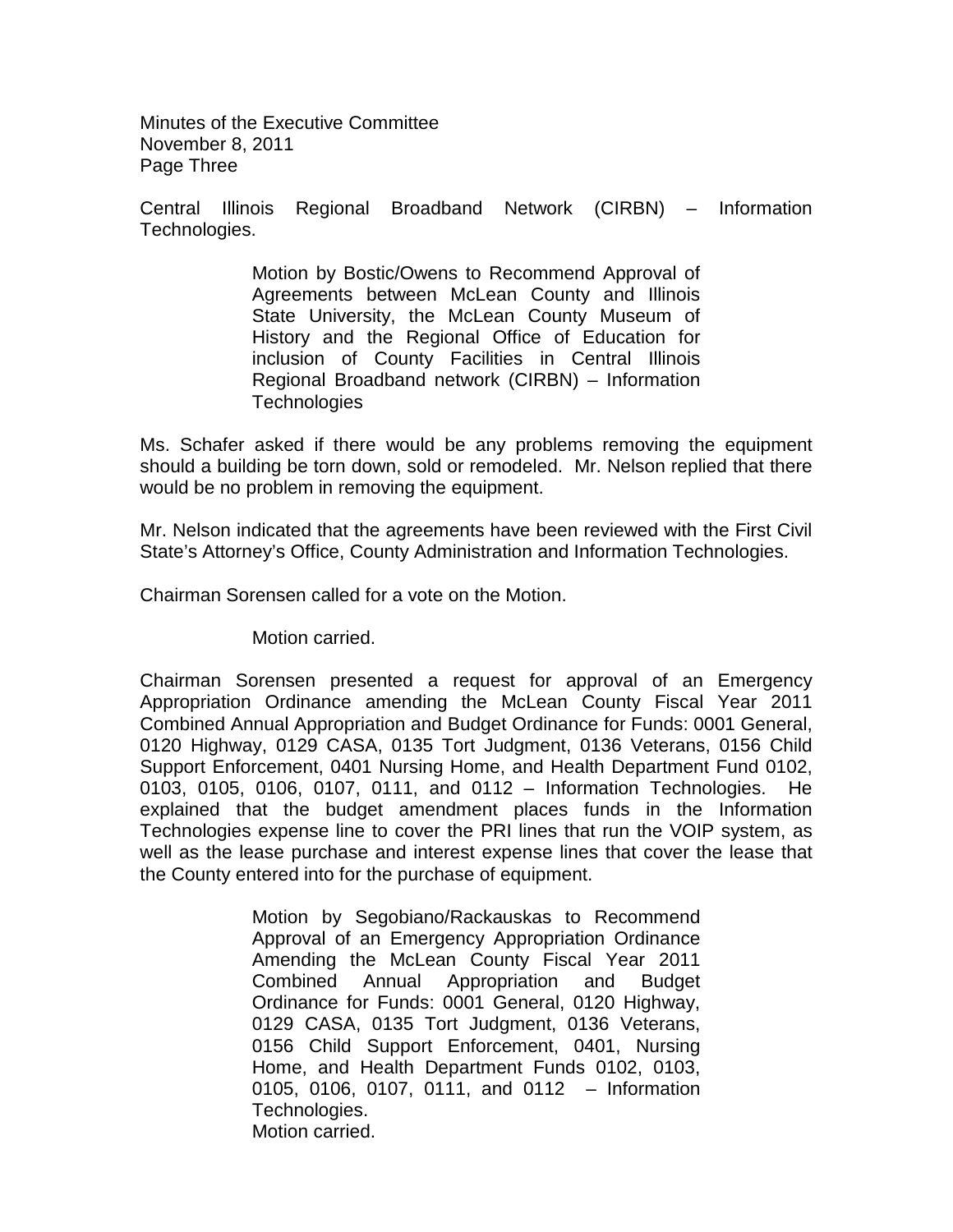Minutes of the Executive Committee November 8, 2011 Page Four

Chairman Sorensen asked if there were any questions or comments. Hearing none, he thanked Mr. Nelson.

Chairman Sorensen advised that five individuals have expressed an interest in appointment to the McLean County State's Attorney position. He stated that he visited with all five applicants in his office prior to the meeting. The applicants will come in one at a time to make their presentations to the Executive Committee. The floor will then be open for the Executive Committee and then questions from other Board members. There will be no questions from the public or the media during this session. Chairman Sorensen added that after their presentation and after questions, they will have an opportunity for a brief wrap-up.

Mr. Jason Chambers thanked Chairman Sorensen and the Executive Committee for the opportunity to speak to them. He noted that he understands that this will be a difficult decision for the Committee to make. Mr. Chambers noted that he is a product of McLean County.

Mr. Chambers provided the following information to support his application:

- $\triangleright$  Started practicing law in 1996 with Legal Aid, where he quickly became the senior staff attorney and trained the new attorneys;
- $\triangleright$  Always eager and willing to mentor younger attorneys;
- Joined the State's Attorney's Office in 2003 as a prosecutor of abuse and neglect cases and then later as a felony prosecutor;
- $\triangleright$  Willing to take cases in the State's Attorney's office that were not high profile cases;
- $\triangleright$  Experience handling cases as both a County prosecutor and as a private attorney in both criminal and civil cases;
- $\triangleright$  Only candidate who will be in the upcoming election who has held an elected office;
- $\triangleright$  Only candidate who can guarantee to be in the Election on March 29<sup>th</sup>, entered the campaign on June 15<sup>th</sup> before vacancy existed;
- $\triangleright$  Will institute a mentoring program for new attorneys;
- $\triangleright$  Will continue the progress of recent joint programs, most notably the CJCC;
- $\triangleright$  Will reduce the amount of time necessary to get from charging a case to the final resolution of a case;
- ▶ Well-suited to represent County Officials;
- $\triangleright$  Will be accessible and open to communication with others;
- $\triangleright$  Will be present in the courtroom to support prosecutors;
- $\triangleright$  Appointed as a special prosecutor at the request of the current State's Attorney;
- $\triangleright$  Appointed as a Special Public Defender numerous times by the judges of the Eleventh Judicial Circuit;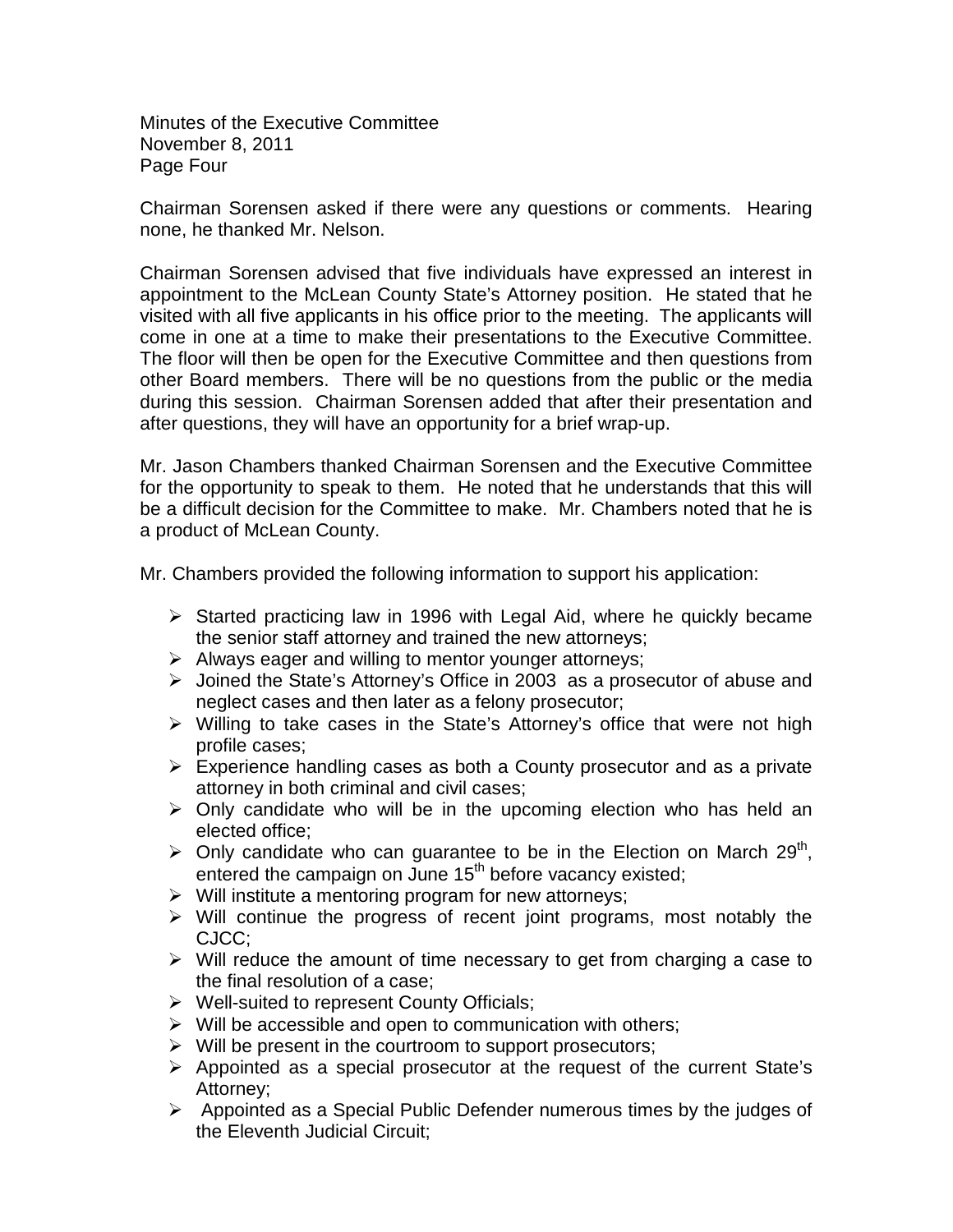Minutes of the Executive Committee November 8, 2011 Page Five

- $\triangleright$  Serves on the Normal Town Council:
- $\triangleright$  Willing to make difficult decisions when faced with political pressure;
- $\triangleright$  Served as an arbitrator in McLean County civil cases and as a certified mediator in the Eleventh Judicial Circuit;
- $\triangleright$  Instructor for the Illinois Coalition Against Domestic Violence to help train prosecutors and law enforcement officers in Illinois;
- $\triangleright$  Instructor of Criminal Procedure at Lincoln College.
- Member of the McLean County Bar Association and a past President of the Young Lawyers Division of the Bar Association;
- $\triangleright$  Served on the Campaign for Legal Services and was a member of the Robert Underwood Inns of Court
- $\triangleright$  Former member of the Capital Litigation Bar;
- $\triangleright$  Member of the Normal Rotary;
- $\triangleright$  Active with the McLean County Chamber of Commerce.

Mr. Chambers stated that he has always defined his career not by his job, but by the service that he has given back to his community. He thanked the Committee for its consideration.

Ms. O'Connor asked Mr. Chamber what his passion is with the law. Mr. Chambers replied that his passion is justice and equity. He stated that the goal in the law is to make things right, or as right as possible.

Ms. Schafer asked what neglect and abuse cases he prosecuted. Mr. Chambers responded that he prosecuted juvenile abuse and neglect cases.

Mr. Soeldner asked how his appointment would affect his position as a member of the Normal Town Council. Mr. Chambers stated that should he be appointed, he would resign as a member of the Town Council.

Chairman Sorensen asked if there were any additional questions. Hearing none, he thanked Mr. Chambers.

Judge Ron Dozier thanked the Committee for consideration of his application to be appointed to be the McLean County State's Attorney, to fill the remainder of the term of William Yoder when he assumes the office of Associate Circuit Judge.

Judge Dozier pointed out that in 1935, the U.S. Supreme Court made the statement that "it is the duty of the public prosecutor not just to seek convictions, but to do justice," which is his philosophy.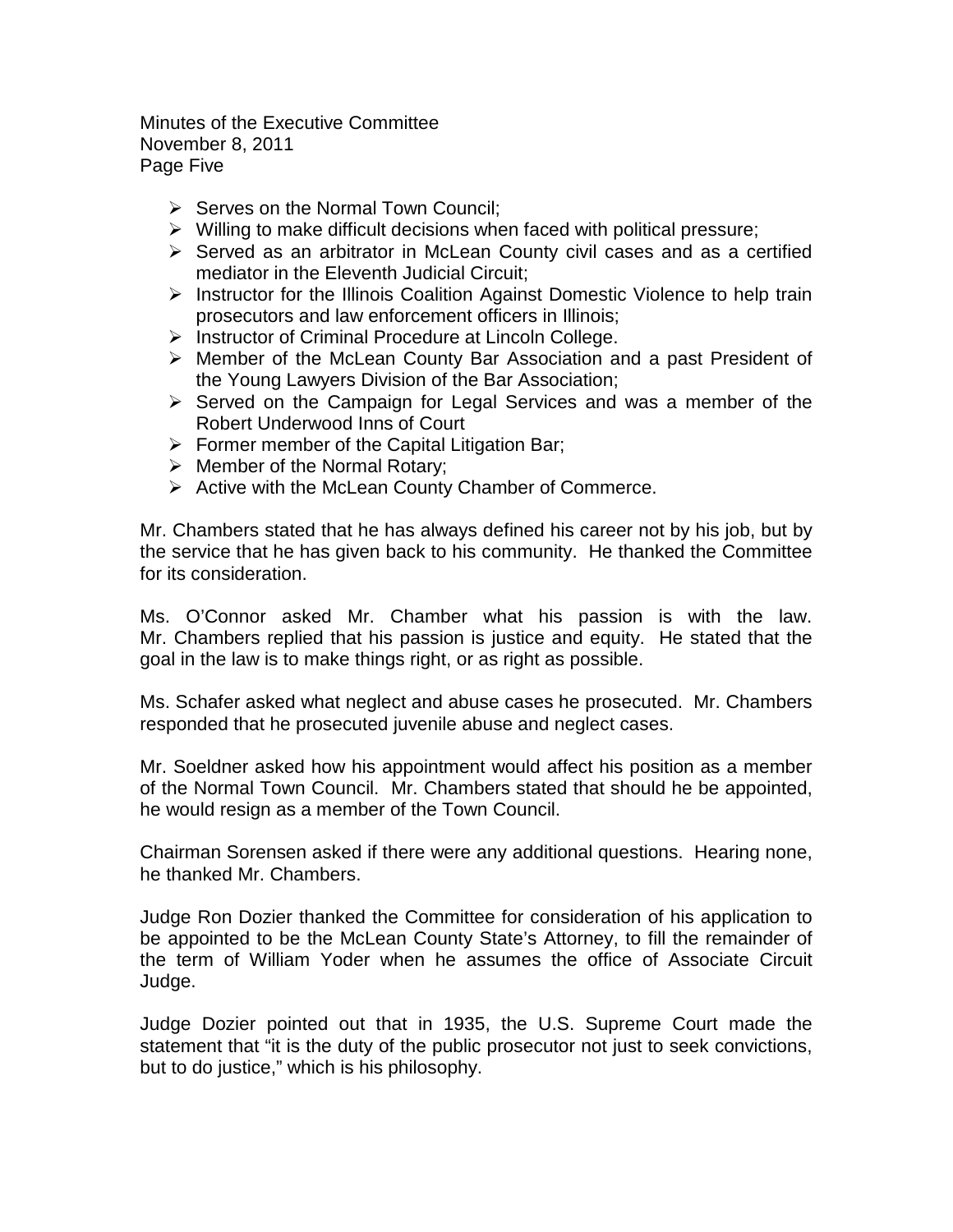Minutes of the Executive Committee November 8, 2011 Page Six

Judge Dozier provided the following information to support his application:

- $\triangleright$  Looks forward to the possibility of receiving the appointment as State's Attorney of McLean County;
- Assistant State's Attorney from 1973-1976;
- $\triangleright$  State's Attorney from 1976-1987;
- Circuit Judge, 1987-1988, Associate Judge, 1989-1991, and Circuit Judge, 1991-2006;
- After retiring, served two years as President and two years as Executive Director of Joy Care Center, a local non-profit ministry serving exoffenders;
- McLean County Reserves Sheriff's Deputy, 2007-Present;
- $\triangleright$  Believes that the State's Attorney plays a major role in making the community a safer place to live and work, and raise a family;
- $\triangleright$  Looks forward to providing the service as the lawyer for County government;
- $\triangleright$  Has many friends in County government, law enforcement, and the judiciary, and would enjoy the opportunity to work with them again.

Judge Dozier advised that he is currently on retired status with the State of Illinois Attorney Registration and Disciplinary Commission. His only requirement to achieve active status is to submit a letter requesting such and paying registration fees for three years.

Judge Dozier informed the Committee that he has no intention or desire to serve longer than the interim period. Further, it provides him with a lifetime opportunity to serve the community in a job he loves.

Ms. Rackauskas asked if Judge Dozier was approached by anyone to submit his application. Judge Dozier responded that he was asked by several people if he would be interested in applying for the position on an interim basis. He indicated that he made sure that he met all requirements and made sure that his wife was agreeable.

Ms. Rackauskas asked Judge Dozier if he was required to obtain active status at the time of his application or when he takes office. Judge Dozier replied that he needs active status at the time he is appointed.

Ms. Rackauskas asked how this appointment would affect his pension and would there be any cost to the County. Judge Dozier replied that he will not be a member of IMRF or have any pension system through the County. He will continue to receive his judicial pension.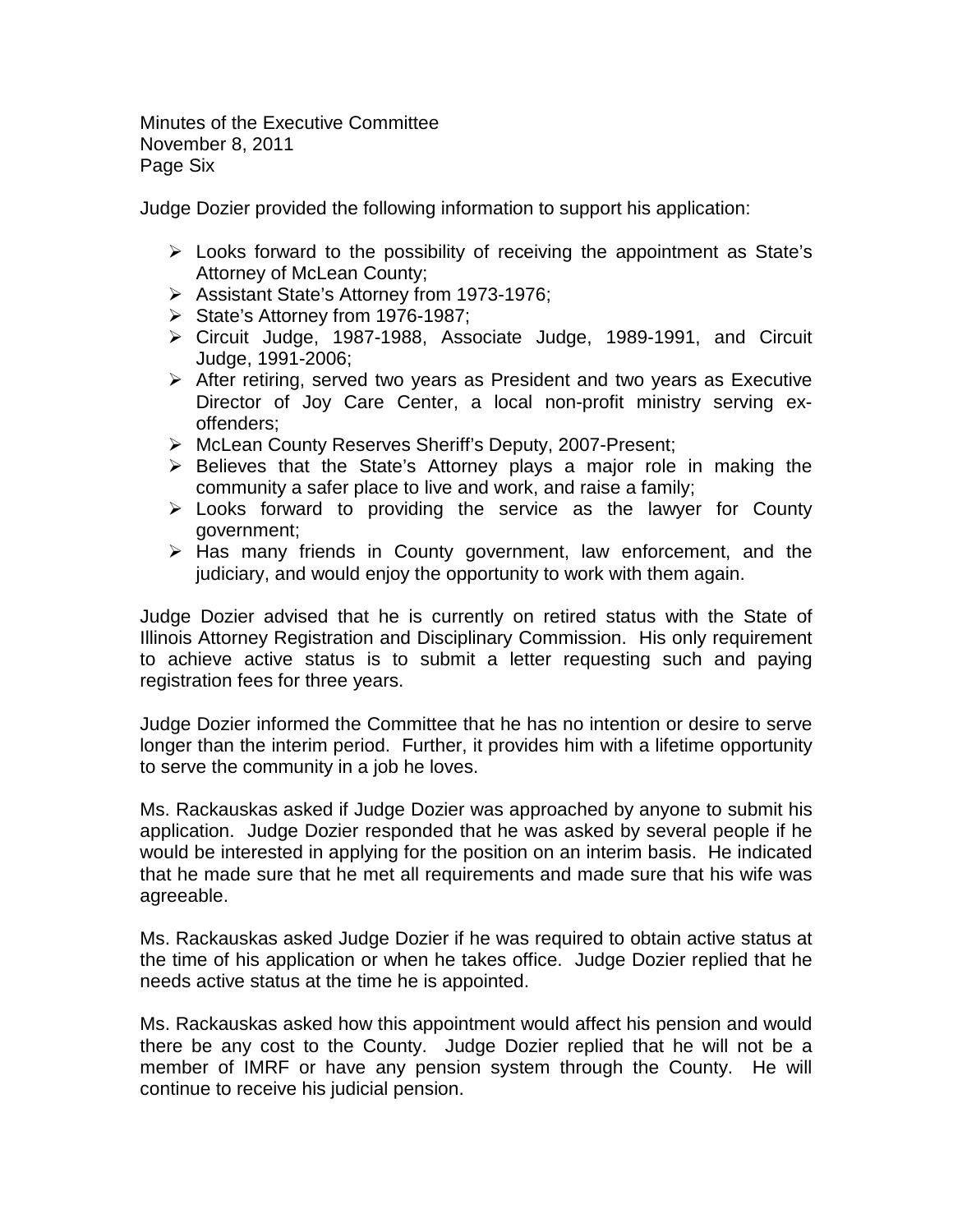Minutes of the Executive Committee November 8, 2011 Page Seven

Mr. Wendt asked if a member of the Board approached him about applying for this position. Judge Dozier responded that he was asked by more than one person. Chairman Sorensen advised that he visited with several potential candidates including Judge Dozier prior to the deadline. Mr. Caisley commented that he also visited with Judge Dozier about this appointment.

Ms. Schafer asked Judge Dozier if he were appointed, would he agree not to endorse any other candidates either publicly or privately. Judge Dozier replied that he is friends with all of the people who are running. He noted that if someone asked him to write a letter, he would be inclined to do so. However, if the Board would rather he didn't, he would not.

Mr. Black asked what Judge Dozier would do in the one year office. Judge Dozier replied that the State's Attorney's Office has grown over the years. He indicated that primarily he will be an administrator to make sure that the office lives up to its model of seeking justice and to make sure that the County receives competent legal representation.

Mr. Erickson asked if Judge Dozier will work on behalf of any candidate at the March Primary. He responded that he will not work on anyone's campaign.

Mr. Erickson asked why Judge Dozier would want to return to work after being retired. Judge Dozer replied that, after retiring, he practiced law part-time from his home, and then retired from that as well. Mr. Erickson asked him if he retired because he lost interest in practicing law. Judge Dozier replied that he didn't want to practice law full-time and it would take a full-time commitment to make the effort worthwhile. He added that conducting a private practice was part of his "bucket list," that he fulfilled.

Mr. Black asked what Judge Dozier sees as the biggest changes to the State's Attorney's Office since he was first State's Attorney. Judge Dozier responded that the biggest changes have been in the law itself, as well as the bigger emphasis on IV-D collection Child Support and issues with which the County Board is facing.

Chairman Sorensen asked if there were any additional questions. Hearing none, he thanked Judge Dozier.

Mr. Segobiano commented that he has enjoyed the working relationship he has with the current State's Attorney, and also enjoyed working with Judge Dozier in the past.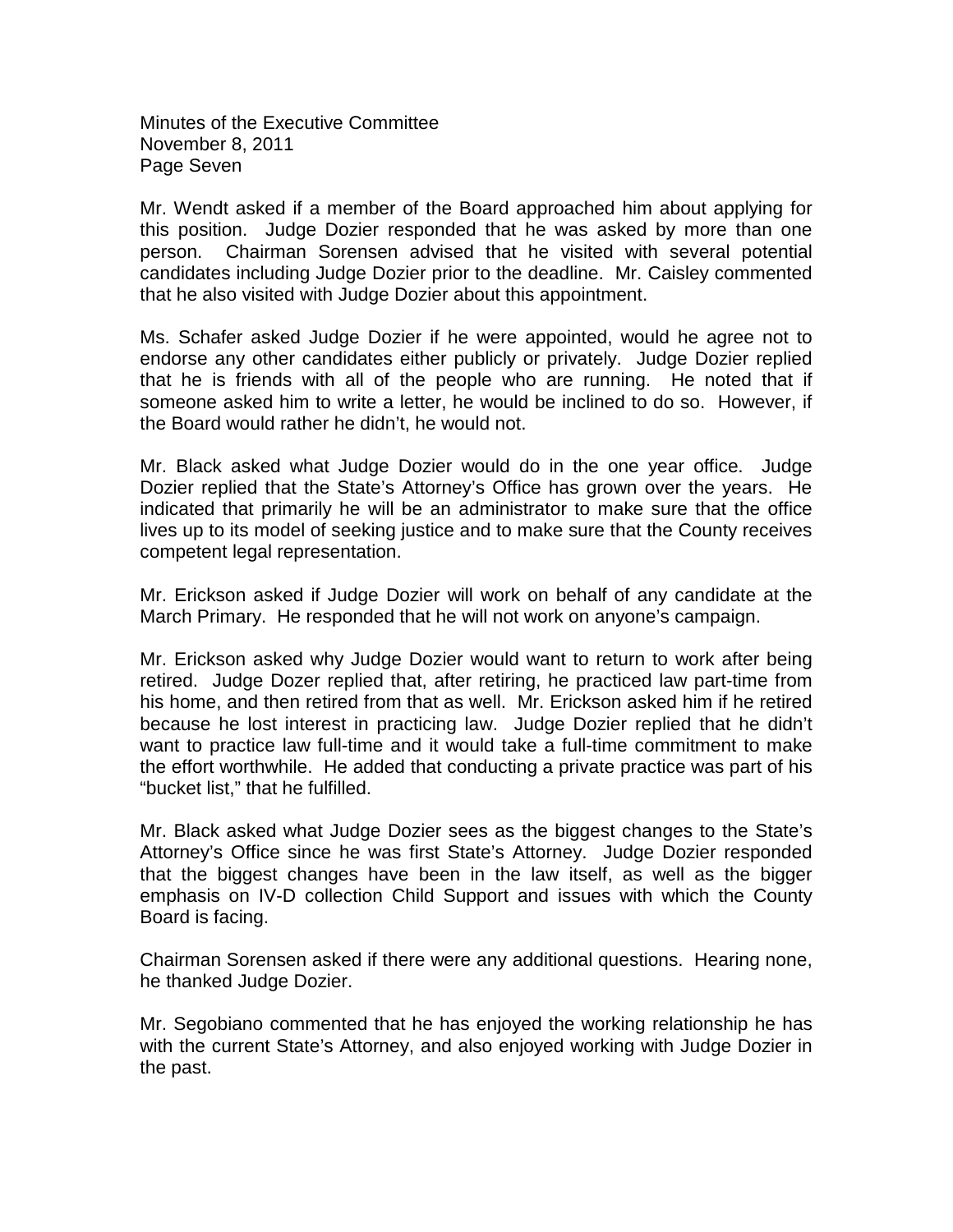Minutes of the Executive Committee November 8, 2011 Page Eight

Ms. Jane Foster thanked the Chairman Sorensen and Members of the Committee for its consideration of her appointment as the McLean County State's Attorney. She stated that her legal experience, supervisory experience, qualifications and vision make her uniquely qualified to be the next State's Attorney. Ms. Foster added that the role of top prosecutor has been her goal since pursuing her law license.

Ms. Foster provided the following information to support her application:

- $\triangleright$  Served the citizens of McLean County in the State's Attorney's Office for the past ten years;
- $\triangleright$  Life-time goal was to be a prosecutor, and, then, to be the State's Attorney;
- $\triangleright$  Started her career in Misdemeanor Division and advanced to First Assistant State's Attorney;
- $\triangleright$  Held every supervisory position within the Office;
- $\triangleright$  Responsible for daily operation of the entire Criminal Division and supervises all of its personnel;
- $\triangleright$  Only applicant prepared for this job and ready to assume those responsibilities immediately;
- $\triangleright$  Has developed a deep understanding of the importance of the State's Attorney's Office providing justice, comfort and reassurance not only to individuals but to the community as a whole;
- $\triangleright$  Developed strong working relationship with other County Departments, County Administration and the County Board;
- $\triangleright$  Proven leader that has demonstrated an ability to work with other Department Heads successfully while still maintaining integrity and purpose of the State's Attorney's Office;
- $\triangleright$  Active participant in the budget process;
- $\triangleright$  Successful relationship with local law enforcement, state law enforcement, and federal law enforcement;
- $\triangleright$  Involved with the Criminal Justice Coordinating Council, Adult Drug Court, Recovery Court, Sexual Assault Task Force and the Multi-Disciplinary Team DV Grant;
- $\triangleright$  Serves on numerous committees and chair a committee that was responsible for developing Case Disposition Guidelines;
- Active member of the Adult Drug Court and served as the State's Attorney's team member for the last 13 months;
- $\triangleright$  Received certification by the Capital Litigation Trial Bar as Lead Council;
- $\triangleright$  Handled hundreds of cases, including eleven murder cases, sexual assault, attempted murder, armed robbery, home invasion, child sex abuse, and domestic violence cases;
- $\triangleright$  Ability to provide continuous and stable leadership in the State's Attorney's Office.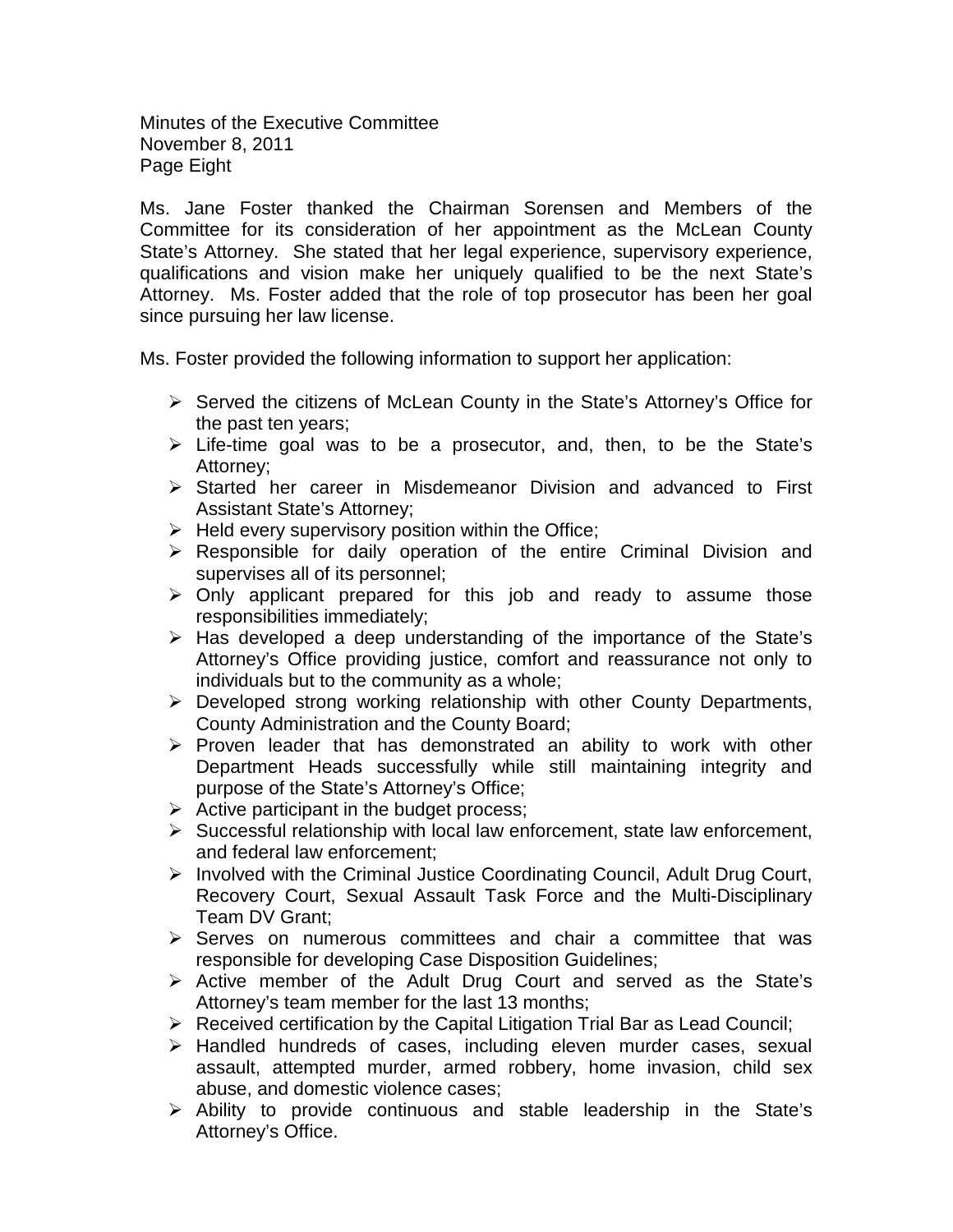Minutes of the Executive Committee November 8, 2011 Page Nine

Ms. Foster avowed that she is the most uniquely qualified applicant for State's Attorney. She stated that it has been her privilege to serve the citizens for the past ten years, and, because of her vast experience, unique qualifications and proven leadership, she asked that she be allowed to continue that service by giving her the appointment as the next State's Attorney in McLean County.

Ms. Rackauskas asked what her vision is in regard to developing a Juvenile Drug Court. Ms. Foster replied that she has a vision for the Office and one of those visions is the development of a Juvenile Drug Court. She noted that individuals in the Adult Drug Court program report that their substance abuse problems started when they were juveniles. Ms. Foster believes that if the County develops a Juvenile Drug Court, these juveniles can receive assistance to prevent them from entering the system as an adult. She noted that there are numerous grants available to assist in developing a Juvenile Drug Court, and some current staff and resources can be reallocated to avoid incurring additional costs.

Ms. Rackauskas asked about her vision to deal with financial crimes. Ms. Foster responded that a Financial Crimes Unit would deal with crimes such as identity theft and forgery.

Ms. Rackauskas asked about Ms. Foster's vision for an Elder Abuse Unit. Ms. Foster replied that the Elder Abuse Unit would deal with physical abuse of the elderly, but, also financial abuse by family members and individuals hired to assist the elderly who might take advantage of them financially by stealing their money or their medications. She noted that staff in the Office can be reassigned to assist with these various programs with little or no impact on the Office.

Ms. Bostic asked Ms. Foster what she feels sets her apart from other potential applicants. Ms. Foster responded that there are three main areas where she stands out, namely:

- $\triangleright$  Experience over last ten years within the State's Attorney's Office;
- $\triangleright$  Knowledge of every aspect of the State's Attorney's Office and County policies;
- $\triangleright$  Proven leadership in the State's Attorney's Office, working cooperatively with every other County Department.

Ms. O'Connor asked how Ms. Foster will address morale issues within the State's Attorney's Office. Ms. Foster replied that they are fortunate to have a very dedicated and talented group of attorneys and support staff currently working in the office. She acknowledged that a burden has been placed on the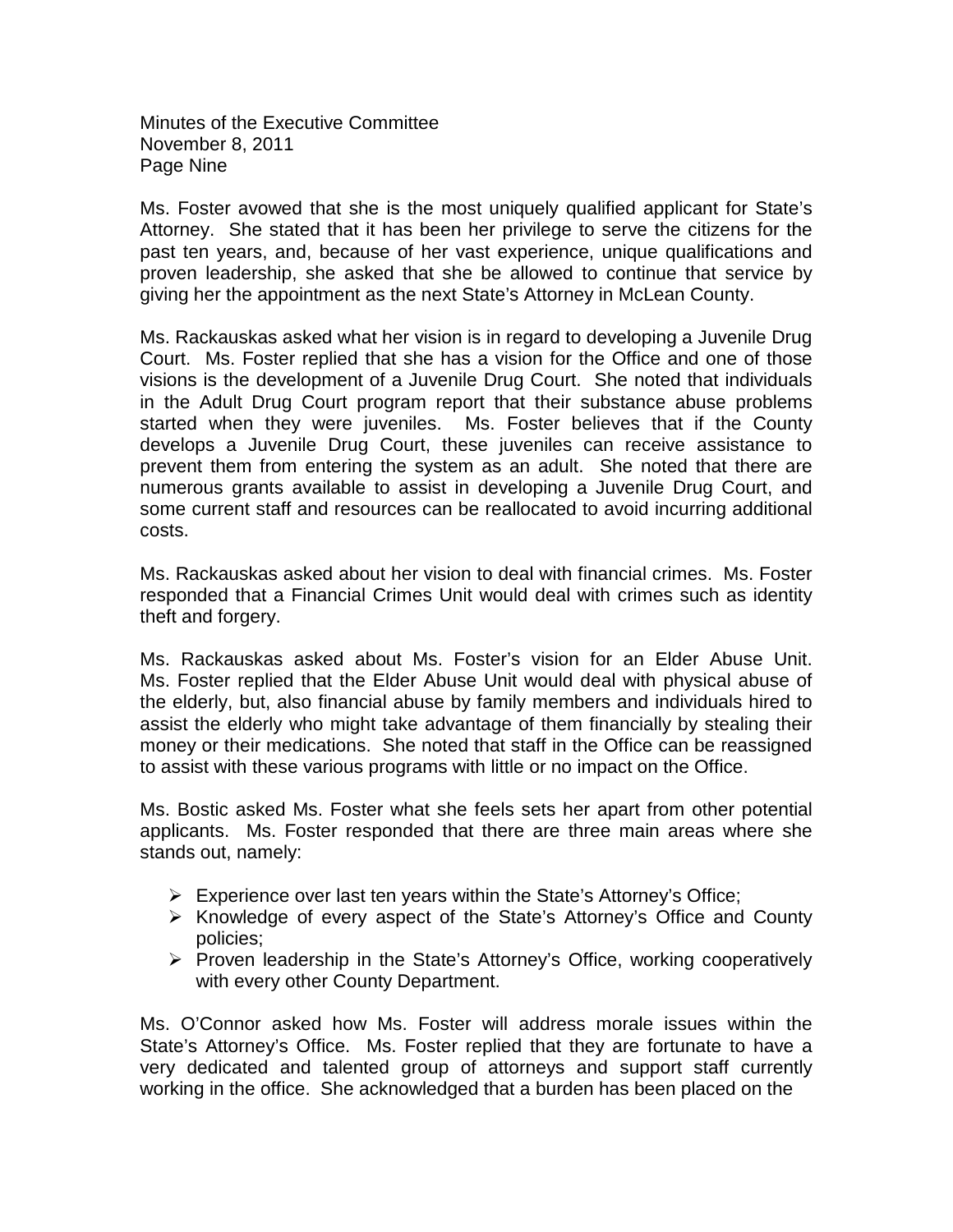Minutes of the Executive Committee November 8, 2011 Page Ten

Office over the last few years with additional work, but staff have been ready, willing and able to do what they have been asked. Ms. Foster stated that there is a good working relationship and morale within the Office. She added that, as in any office, everyone can't be happy all of the time.

Mr. Caisley stated that he feels the Victim's Witness Coordinator program is very important in the State's Attorney's Office and asked if Ms. Foster shares that view. Ms. Foster stated that she agrees, noting that there is currently three fulltime support staff assigned to the Victim Witness Division.

Ms. Schafer asked what support is provided to abused children. Ms. Foster replied that McLean County has a Children's Advocacy Center that provides services to abused children. In addition, an Assistant State's Attorney is assigned to the Children's Advocacy Center as part of the team.

Chairman Sorensen asked if there were any additional questions. Hearing none, he thanked Ms. Foster.

Mr. Mark Messman expressed his appreciation to the Committee for allowing him to speak to the Committee on his candidacy for appointment as the McLean County State's Attorney.

Mr. Messman advised that he has a passion for the State's Attorney's office and the work that it does for the people of this community. He added that that passion dates back over 20 years when he first became a prosecutor for Judge Charlie Reynard when he was State's Attorney.

Mr. Messman provided the following information to support his application:

- $\triangleright$  Was a prosecutor for nearly 14 years and a licenses attorney for more than 20 years;
- $\triangleright$  Vision is to get to work right away and bring a back to basics, hands-on leadership approach to the State's Attorney's Office;
- $\triangleright$  Streamline the Office fiscally and put his experience to work to serve the people of this community;
- ▶ Resolve the issue of low morale in the State's Attorney's Office and stop the turnover of personnel,
	- o Institute a team structure, with the State's Attorney assuming the role of team leader;
	- o Be present regularly in every courtroom, in every office, and in every workspace to observe, listen and solve problems;
	- o Eliminate tension between the State's Attorney's Office and law enforcement;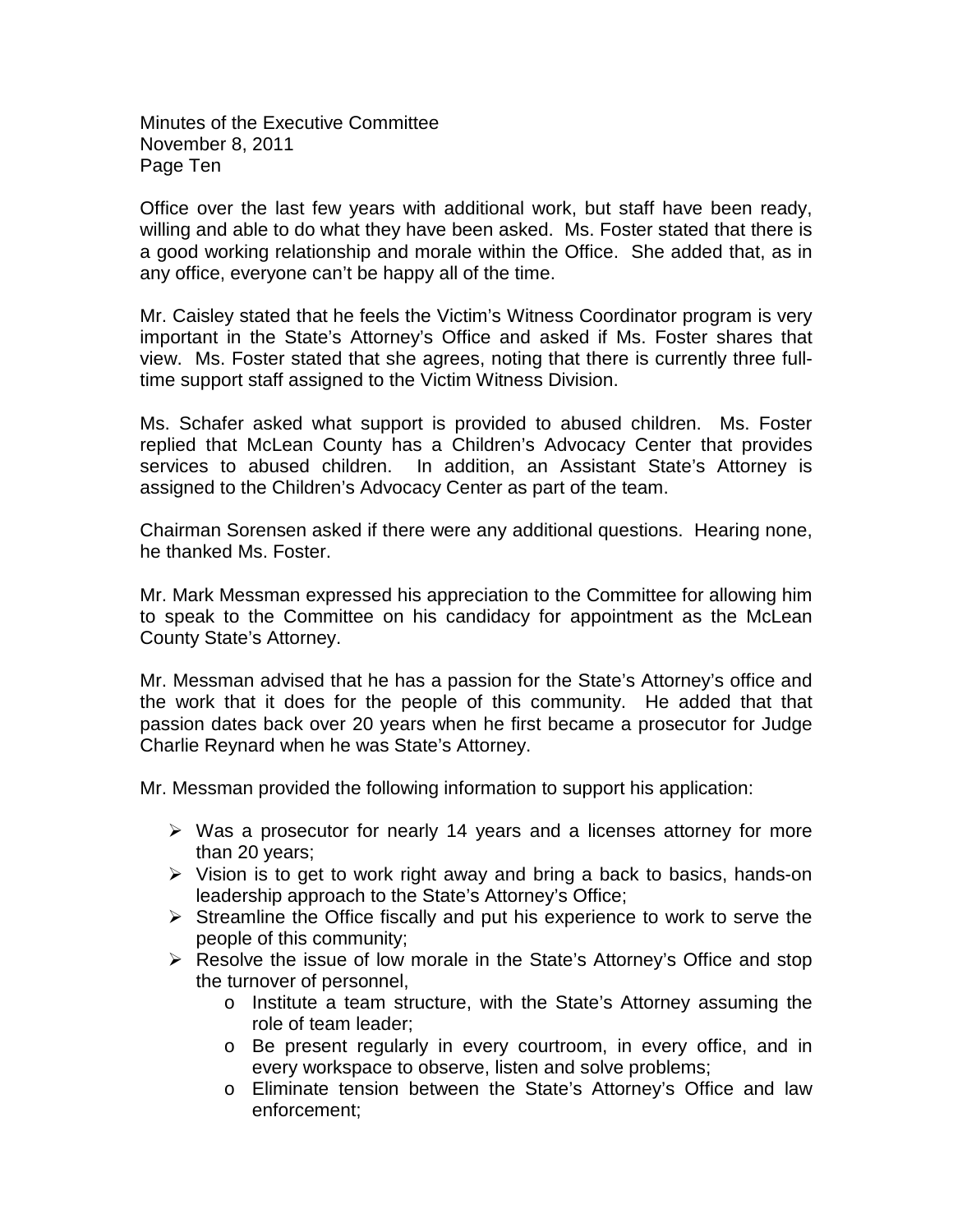Minutes of the Executive Committee November 8, 2011 Page Eleven

- o Build better communication by face-to-face conversations and telephone calls as opposed to e-mails that can cause misunderstandings;
- o Build a Team approach and improve training of attorneys by mentoring and guiding new attorneys.
- $\triangleright$  Fiscally stream-line the State's Attorney's Office
	- o Reduce prosecutor staff, which has almost doubled in 20 years;
	- o Increase support staff to assist the attorneys.
- $\triangleright$  Has the ability and experience to serve the people of McLean County;
- Eight years as a felony prosecutor in the McLean County State's Attorney's office;
- $\triangleright$  In 2004 became Chief of the Office's Associate Division and then Felony Chief and member of the Major Crimes Unit;
- Assistant State's Attorney for 14 years under two State's Attorneys;
- $\triangleright$  Lead prosecutor in the case of The People of the State of Illinois vs. Jeff Pelo;
- $\triangleright$  Successful private practice in Bloomington, Illinois, including criminal, DUI, misdemeanor and traffic; divorce, adoption and family cases, wills and trusts, contract, and negligence cases;
- $\triangleright$  Affiliated with the McLean County Public Defender's office as a part-time contract attorney.

Ms. Rackauskas asked why Mr. Messman left the State's Attorney's Office and then returned again. Mr. Messman replied that he worked in the State's Attorney's Office for five years under Judge Reynard, left for seven years, and came back and worked under Bill Yoder for nine years. He stated that he went to work for the State's Attorney's Office right out of law school because he wanted to be a prosecutor. Mr. Messman explained that he then wanted to experience private practice, but after a few years, he felt compelled to return to the State's Attorney's Office.

Ms. O'Connor asked what Mr. Messman's experience is with neglect and abuse cases. Mr. Messman responded that he was involved a little bit while in the State's Attorney's Office and, while in private practice, he represented clients in abuse and neglect cases.

Mr. Soeldner asked what kind of relationship Mr. Messman expects with rural law enforcement. Mr. Messman replied that he recently met with a group of rural Police Chiefs and he believes it is necessary to build better communication to enhance the relationship.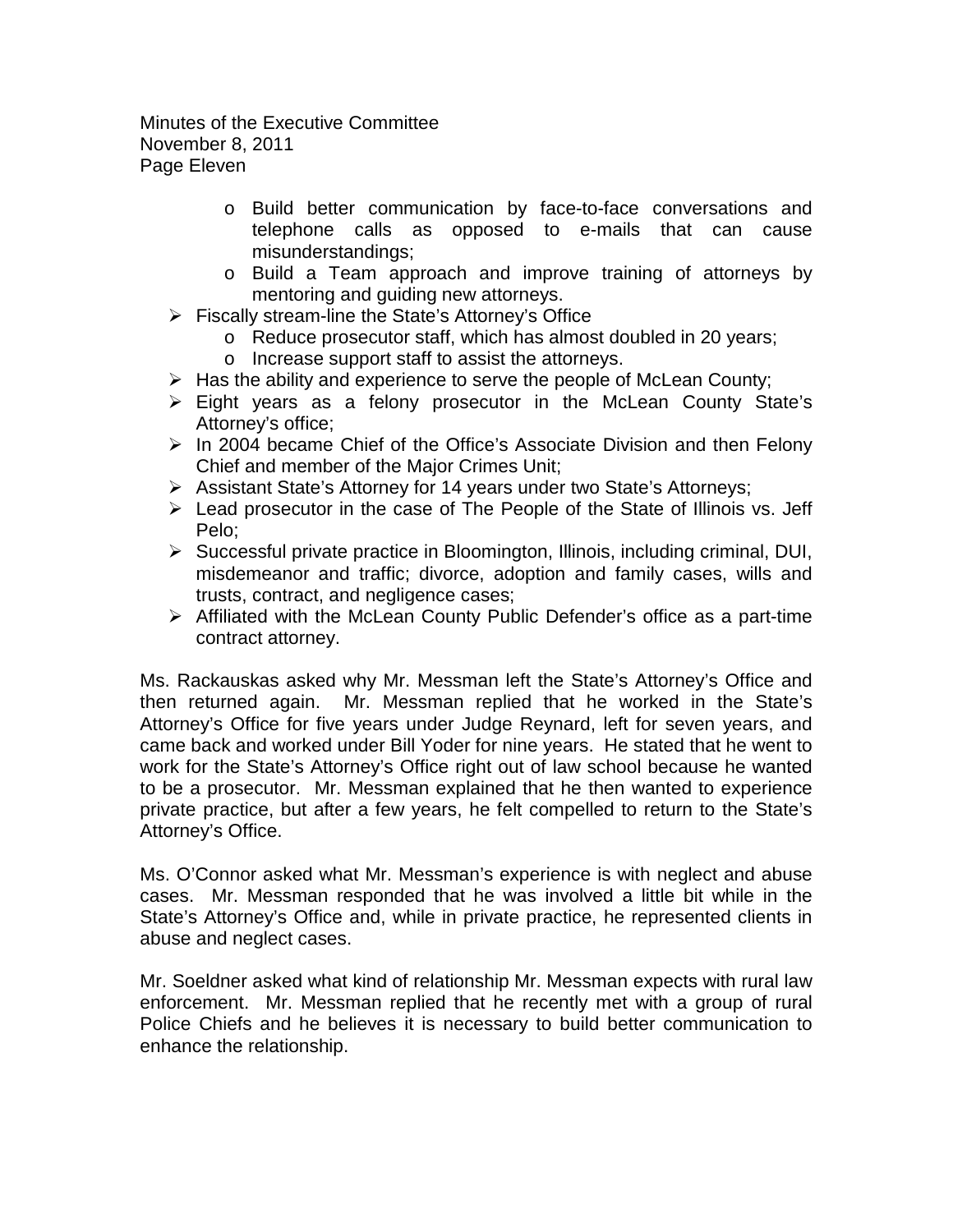Minutes of the Executive Committee November 8, 2011 Page Twelve

Mr. Wendt asked Mr. Messman to elaborate on the potential reduction in prosecutors in the State's Attorney's Office. Mr. Messman responded that the number of crimes has not doubled over 20 years as has the number of attorneys. He indicated that when he worked in courtrooms where the less serious cases are reviewed, there would only be one attorney in each courtroom. Mr. Messman advised that there are now two or three attorneys in each courtroom. He pointed out that some private attorneys come to court accompanied by a paralegal and work together. The lawyer will do only those functions which a lawyer needs to do and the paralegal does the rest. Mr. Messman believes that, with that philosophy, it would be feasible to replace some attorneys with paralegals, which will result in savings. He stated that in a felony courtroom there might be as many as five or six attorneys. Mr. Messman believes the job could be done with less.

Mr. Caisley suggested that more use be made of using student legal interns as a relief in some of the courtrooms should the attorney numbers be reduced. Mr. Messman responded that, because there is no law school in town, it is difficult to get legal interns during the school year.

Mr. Erickson asked if Mr. Messman believes the State's Attorney's Office has a morale problem. Mr. Messman replied that he does believe there is a morale problem.

Mr. Erickson asked if Mr. Messman believes his experience in private practice provides him with an advantage over the other candidates. Mr. Messman responded that five candidates have applied and all of them have different backgrounds. He believes that it is important to have as broad a background as possible and his experience gives him the required experience for the job, but he would not say that it gives him an advantage over all of the other candidates.

Mr. Messman stated that his experience, work ethic and proven ability make him the best candidate to serve the people of McLean County.

Chairman Sorensen asked if there were any additional questions. Hearing none, he thanked Mr. Messman.

Mr. Workman thanked the Executive Committee and Chairman Sorensen for the opportunity to speak to the Committee.

Mr. Workman provided the following information to support his application:

 $\triangleright$  Currently is a McLean County Assistant State's Attorney as a member of the Major Case Unit since 2006;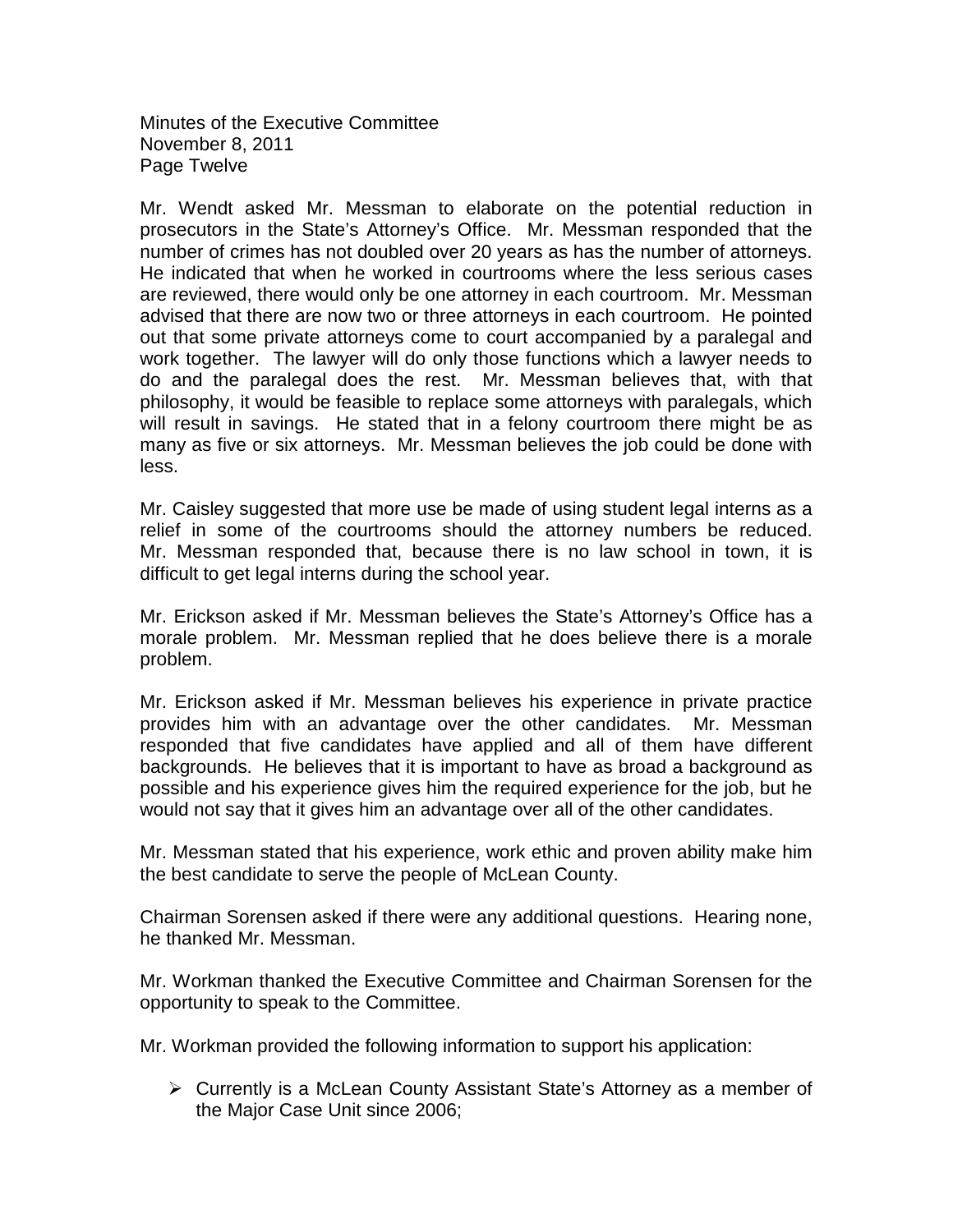Minutes of the Executive Committee November 8, 2011 Page Thirteen

- Former administrator of the Capital Litigation Trial Bar, which doesn't exist anymore since there are no capital cases;
- $\triangleright$  Worked for Administrative Office of the Illinois Courts for a year;
- Former Assistant State's Attorney in Woodford County for two years;
- $\triangleright$  Police Legal Advisor for the City of Springfield in 2002;
- $\triangleright$  Elected State's Attorney in Logan County for four years;
- Started as an intern in the McLean County State's Attorney Office in 1988 and as an Assistant State's Attorney until he left for Logan County in 1996;
- $\triangleright$  Has tried innumerable criminal cases in both bench and jury trials;
- Successfully completed cases involving several armed robberies and successful in getting a sentence of 40 years for a career burglar;
- $\triangleright$  Successfully tried several homicide cases;
- Judge Advocate General in the United States Army Reserve;
- $\triangleright$  Aware of the operations of the State's Attorney's Office

Mr. Workman advised that he currently lives in Logan County, which does not negatively impact his serving the citizens of McLean County.

Mr. Workman announced that he does not plan to run for the office of State's Attorney. Rather, he wishes to serve the County as the interim State's Attorney. Mr. Workman believes he can provide continuity in the Office and be a stabilizing influence during this election process.

Mr. Workman pointed out that the Office of State's Attorney is unique in the State of Illinois in that it is one, if not the only, office that does not have a residency requirement to qualify for the position. He noted that he understands the desire to have an elected official be a resident of the County. Mr. Workman believes that he can serve the people of McLean County in the interim, and hopes to continue working in the State's Attorney's Office under the new State's Attorney after the election.

Ms. Rackauskas asked Mr. Workman why he didn't continue as the State's Attorney at Logan County. Mr. Workman replied that he didn't get enough votes.

Ms. Rackauskas asked how this job would affect his pension. Mr. Workman responded that it would probably increase his pension a little bit. He noted that the Illinois Municipal Retirement pension is based upon an average of your four highest years out of your last ten years. Mr. Workman added that this was certainly not the driving factor in his desire to be the interim State's Attorney.

Ms. O'Connor asked what his long-term goals are. Mr. Workman replied that he is 53 years old and will be eligible to retire after 55 under the IMRF, but he does not plan to retire that early. He stated that he plans to continue working in the State's Attorney's Office.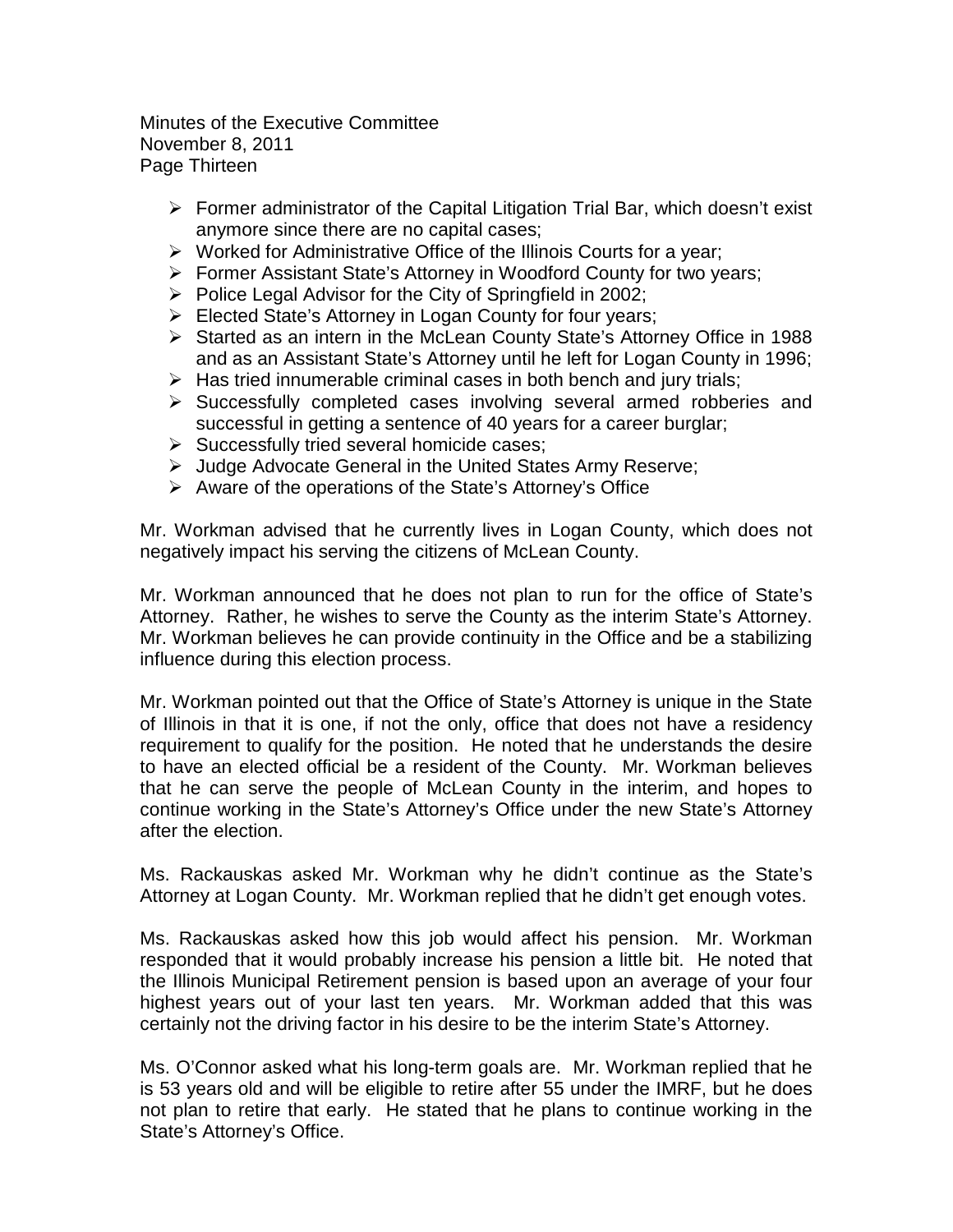Minutes of the Executive Committee November 8, 2011 Page Fourteen

Ms. Schafer asked if Mr. Workman would agree to not endorse any of the other candidates either publically or privately. Mr. Workman responded that he would not work for any of the campaigns, particularly since he hopes to continue his position as Assistant State's Attorney.

Mr. Erickson asked if there is a chance he may decide to declare as a candidate should he get the interim position. Mr. Workman advised that it is not his intention to run for State's Attorney.

Mr. Caisley commented that Mr. Workman does a good job no matter which County he is working with.

Ms. Schafer asked Mr. Workman if anyone approached him about applying for this position. Mr. Workman replied that a few people talked to him about applying for the interim position. He added that some people have talked to him about running for the position, but he does not plan to do that.

Ms. Rackauskas asked if he believes there is low morale in the State's Attorney's Office. He responded that there are some morale issues, which is why some people approached him to apply. Ms. Rackauskas asked what is the cause of the low morale and what would he do about it. Mr. Workman stated that there are perceived "camps" in the office. He indicated that Mr. Yoder has taken steps to alleviate the morale issues. Mr. Workman added that he would continue that effort to ease the fears of some of the people in the office.

Ms. Rackauskas noted that there have been concerns with children's cases being assigned to less experienced attorneys. Mr. Workman stated that cases involving children needs to be addressed and should have a higher priority than other cases. He indicated that he would make sure the attorneys assigned to these cases would have experience and would be supervised. Mr. Workman advised that the attorney working on these cases currently is a younger attorney, but he has had some experience and he is doing a good job in that position.

Mr. Wendt asked if any members of the Board encouraged him to apply for this position. Mr. Workman replied that no members of the Board approached him.

Mr. Workman reiterated that he has been practicing for over 20 years and the majority of that has been here in McLean County and he would like to continue in McLean County. Mr. Workman stated that he would like to have the opportunity to serve as the State's Attorney in this interim time and provide a smooth transition from Mr. Yoder to the new State's Attorney.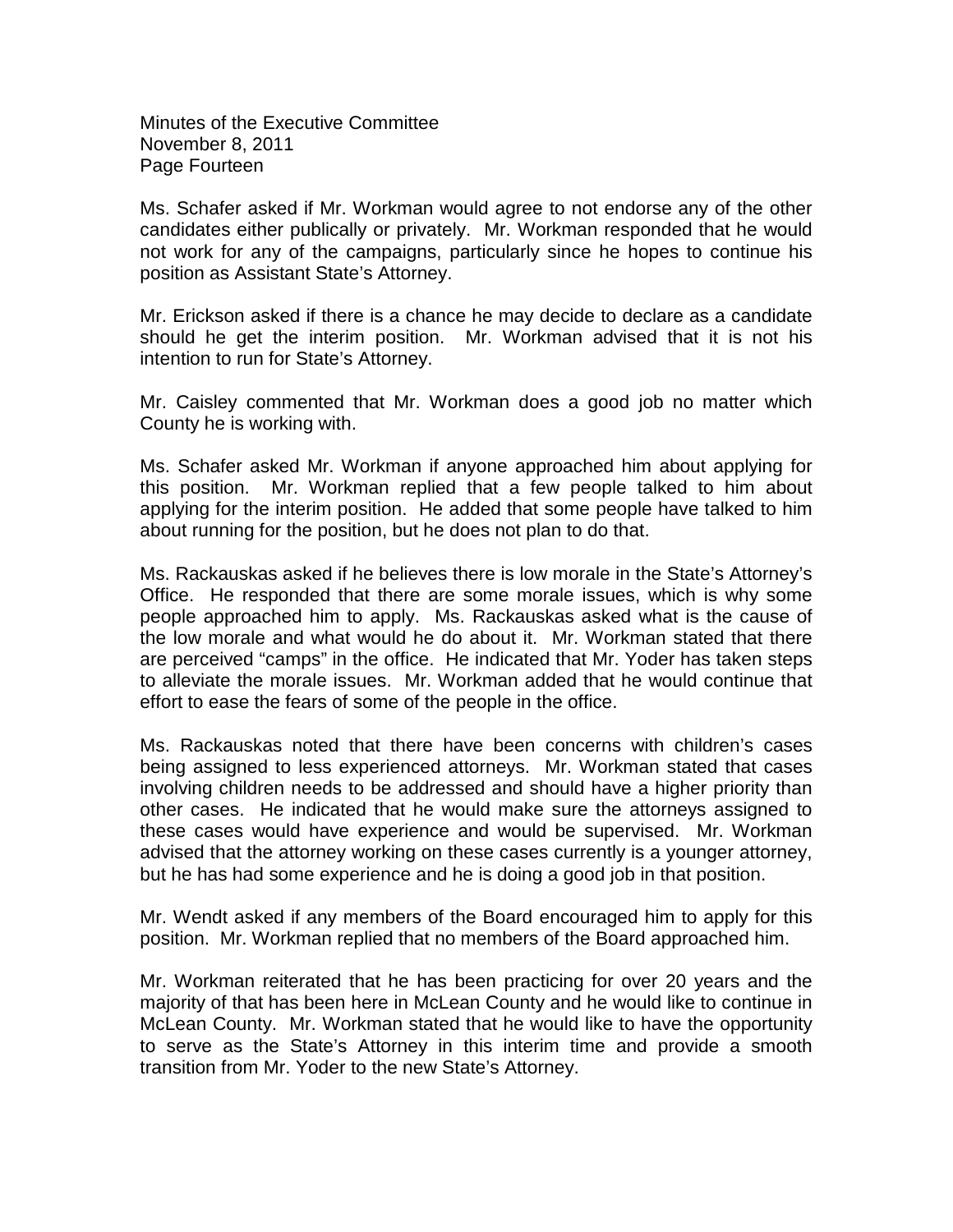Minutes of the Executive Committee November 8, 2011 Page Fifteen

Chairman Sorensen asked if there were any additional questions. Hearing none, he thanked Mr. Workman.

Chairman Sorensen stated that the next item is to review the FY'2012 Recommended Budget for the County Board Fund 0001 found on pages 104a-104e on the agenda. He advised that this budget will be reviewed again at the end of the meeting as Departmental budgets are recommended for approval. Chairman Sorensen explained that the Oversight Committee Chairmen will present their budgets as reviewed, and a recommendation will be made to approve the Chairman's Amendments to the budgets.

Mr. Segobiano suggested that the review and recommendation of the County Board Fund 0001 be deferred to the end of the meeting when the revisions are considered. Mr. Wasson clarified that the recommendations that will come from the Committee Chairmen are for the budgets as recommended initially, plus the revisions. He noted that you will see revisions or amendments in the handout that was provided today and also provided previously at the County Board meeting in October. Mr. Wasson explained that what will be recommended for approval is the budget as initially recommended by the County Administrator, with the specific amendments that are provided to you today.

Chairman Sorensen agreed that this Budget review can be deferred to the Budget Review section of the agenda.

Mr. Paul Segobiano, Vice Chairman, Land Use and Development Committee, advised that the Land Use and Development Committee brings no items for action to the Executive Committee.

Chairman Sorensen asked if there were any questions or comments. Hearing none, he thanked Mr. Segobiano.

Mr. Stan Hoselton, Chairman, Transportation Committee, presented a request for approval of an Emergency Appropriation Ordinance Amending the McLean County Fiscal Year 2011 Combined Annual Appropriation and Budget Ordinance, McLean County Matching Tax Fund 0122, McLean County Highway Department 0055.

> Motion by Hoselton/Rackauskas to Recommend Approval of an Emergency Appropriation Ordinance Amending the McLean Fiscal Year 2011 Combined Annual Appropriation and Budget Ordinance, McLean County Matching Tax Fund 0122, McLean County Highway Department 0055. Motion carried.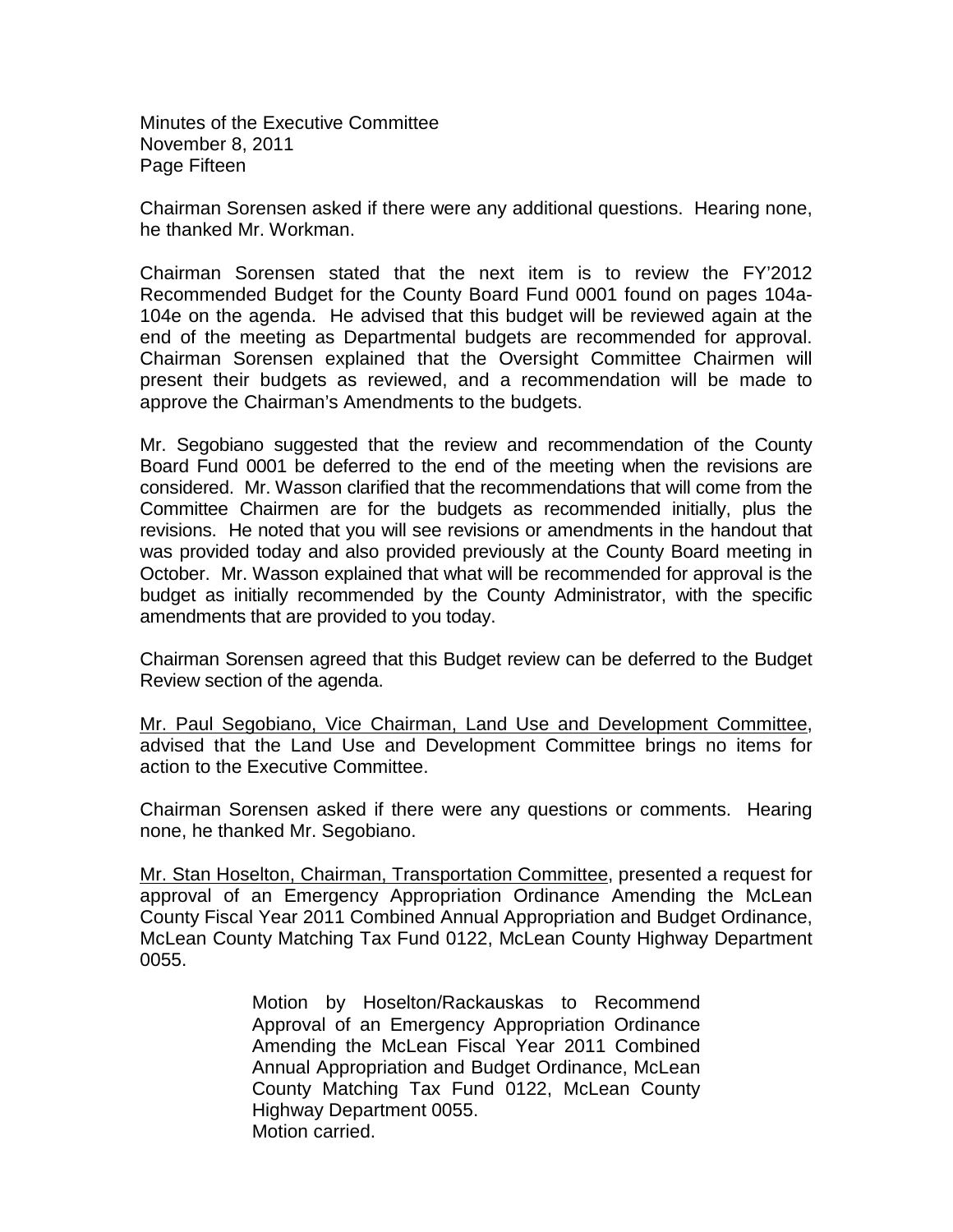Minutes of the Executive Committee November 8, 2011 Page Sixteen

Mr. Hoselton presented a request for approval of an Emergency Appropriation Ordinance Amending the McLean County Fiscal Year 2011 Combined Annual Appropriation and Budget Ordinance, McLean County Motor Fuel Tax Fund 0123, McLean County Highway Department 0055.

> Motion by Hoselton/Segobiano to Recommend Approval of an Emergency Appropriation Ordinance Amending the McLean Fiscal Year 2011 Combined Annual Appropriation and Budget Ordinance, McLean County Motor Fuel Tax Fund 0123, McLean County Highway Department 0055. Motion carried.

Mr. Hoselton briefly reviewed the items that will be presented for action at the County Board Meeting.

Mr. Hoselton advised that the Highway Department held an auction on October 22<sup>nd</sup>. The Highway Department purchased a new sign truck and the offer for the trade-in vehicle was only \$3,500. Mr. Hoselton stated that the Highway Department sold the vehicle, at auction, for \$12,000.

Chairman Sorensen asked if there were any questions or comments. Hearing none, he thanked Mr. Hoselton.

Ms. Diane Bostic, Chairman, Property Committee, presented a request for approval of an Electric Vehicle Charging Station – Facilities Management. She explained that the purpose of this Agreement is to host vehicle charging stations. Ms. Bostic advised that the Town of Normal received grant money to supply electric vehicle charging stations at various public access locations throughout the community.

> Motion by Bostic/Rackauskas to Recommend Approval of an Electrical Vehicle Charging Station – Facilities Management. Motion carried.

Chairman Sorensen asked if there were any questions or comments. Hearing none, he thanked Ms. Bostic.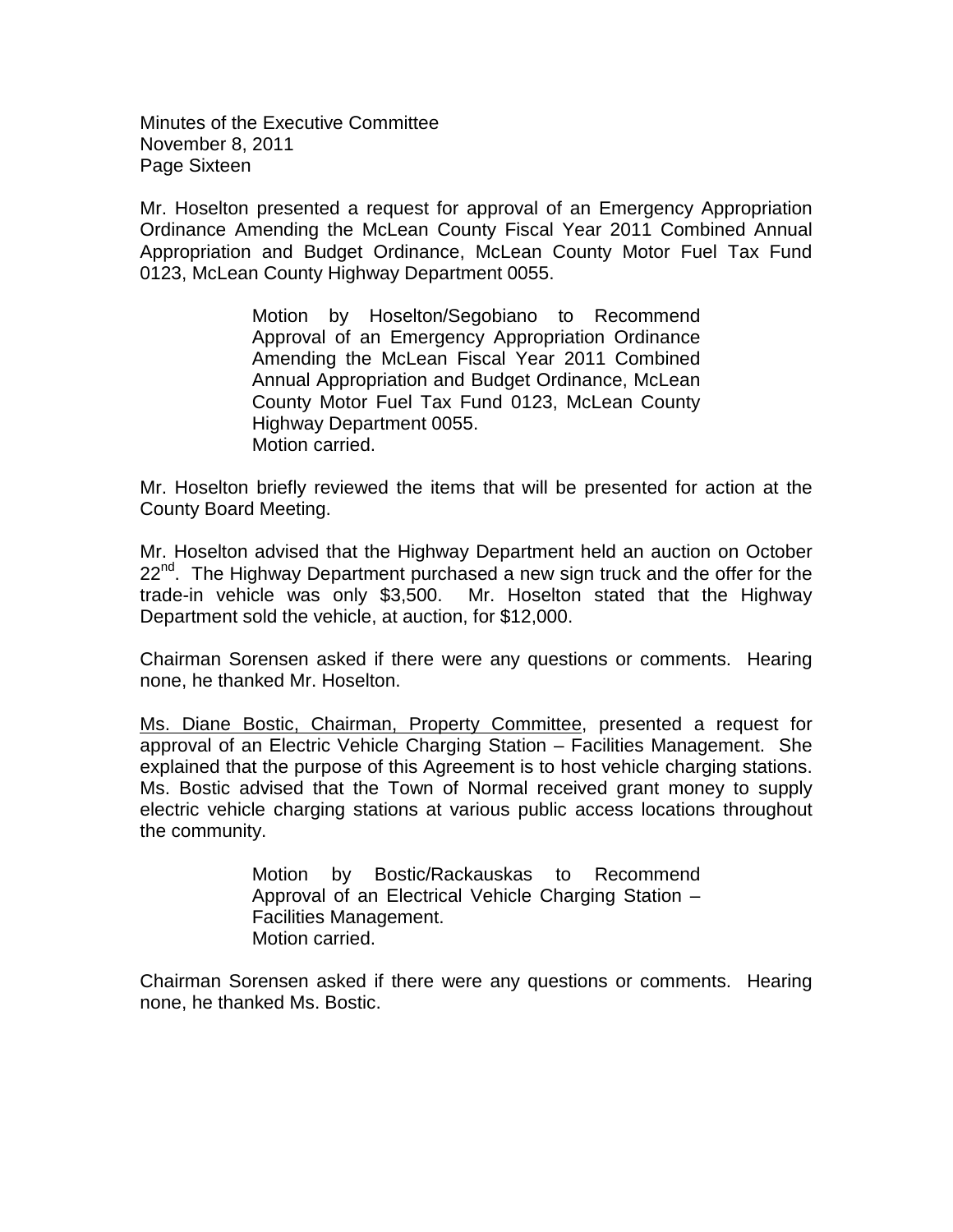Minutes of the Executive Committee November 8, 2011 Page Seventeen

Mr. Ben Owens, Chairman, Finance Committee**,** presented a request for approval of Critical Personnel Hiring Requests – County Administrator's Office.

> Motion by Owens/Hoselton to Recommend Approval of Critical Personnel Hiring Requests – County Administrator's Office. Motion carried.

Mr. Owens presented a request for approval of a Resolution of the McLean County Board Approving the CDAP Revolving Loan Application submitted by GDS Professional Displays – County Administrator's Office. Mr. Owens advised that GDS Professional Displays (GDS) is seeking \$150,000 in RLF funding. He noted that GDS Professional Displays is a large-format printing company based in Bloomington, Illinois and has been in operation since 1997. GDS employs 16 persons at its facility on Martin Luther King Jr. Drive in Bloomington.

> Motion by Owens/O'Connor to Recommend Approval of a Resolution of the McLean County Board Approving the CDAP Revolving Loan Application Submitted by GDS Professional Displays – County Administrator's Office. Motion carried.

Mr. Owens presented a request for approval of the Fiscal Year 2012 Compensation Plan and Associated Amendments to Chapter 10 of the McLean County Code – County Administrator's Office.

> Motion by Owens/Bostic to Recommend Approval of the Fiscal Year 2012 Compensation Plan and Associated Amendments to Chapter 10 of the McLean County Code – County Administrator's Office.

Mr. Segobiano asked what the maximum amount is allowed for merit raises. He also asked for an explanation of what the County Administrator can do when that amount is exceeded. Mr. Wasson explained that the maximum amount a person can earn in the first quartile is eight steps. Each step is  $\frac{1}{2}$  of 1% of the base salary. Mr. Wasson pointed out that, under modifications that he recommended and with which the Finance Committee concurred, the Finance Committee will analyze those ranges on an annual basis. He stated that the Finance Committee can reduce the number of steps available, at that time, based upon a recommendation by the County Administrator and motion by the Finance Committee.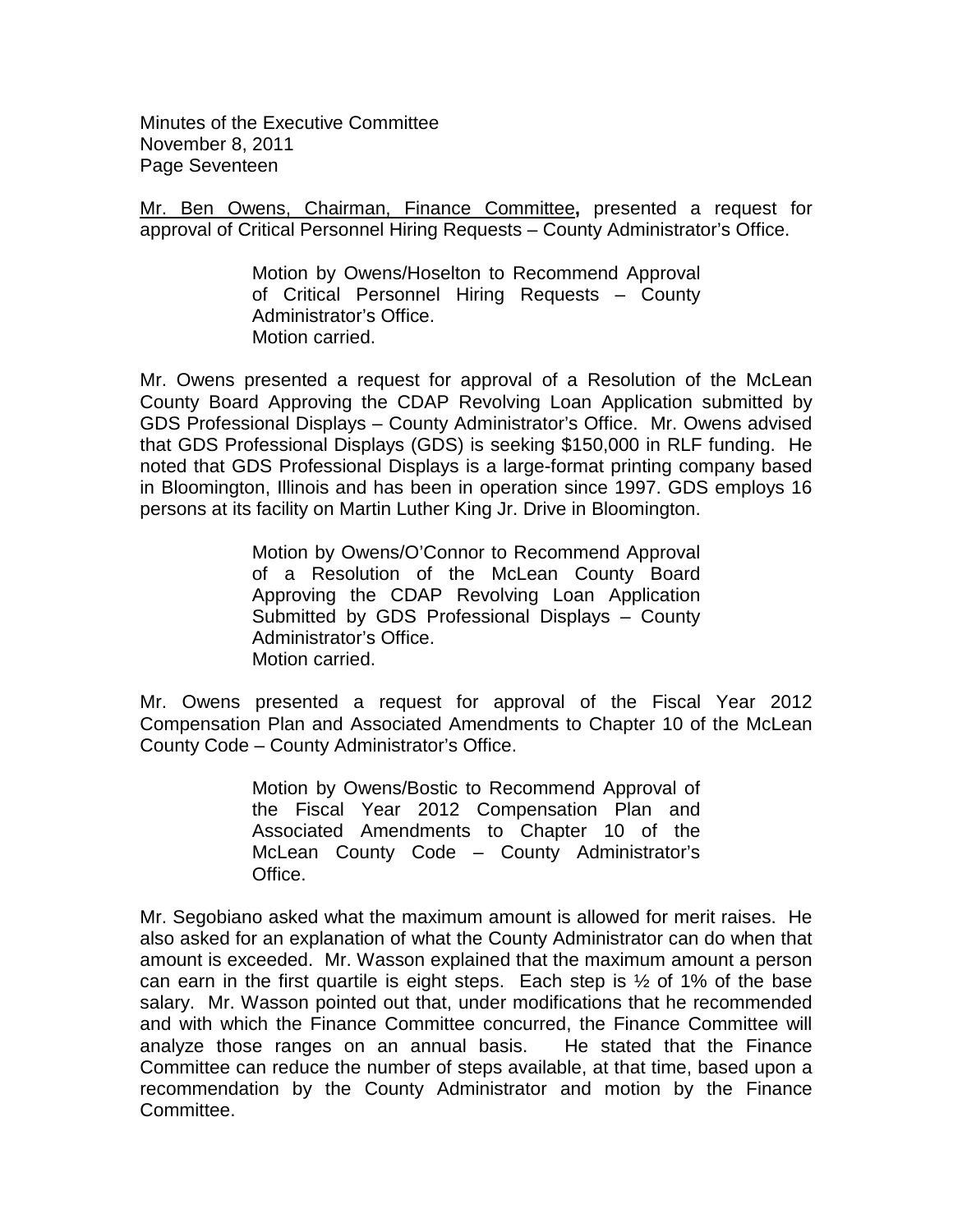Minutes of the Executive Committee November 8, 2011 Page Eighteen

Chairman Sorensen clarified that if a brand new employee, at Step 1 of 80 potential steps in any range, earned all eight points that employee would get 4%.

Mr. Segobiano asked why and how a Department Head can exceed the maximum allotted amount. Mr. Wasson indicated that no Department Head can ask for more steps than are allotted; however, it is possible that a Department Head could award all employees the maximum amount available, which would be a deviation from the rest of the departments in the County. If that is the case, there are mechanisms to reduce their ability to grant merit increases in the following year. This is the control mechanism to ensure that departments don't over-score all of their employees.

After additional discussion, Mr. Wasson stated that if there is evidence of problems, a mid-year review could be conducted to address the issue.

Chairman Sorensen called for a vote on the motion.

Motion carried.

Chairman Sorensen asked if there were any questions or comments. Hearing none, he thanked Mr. Owens.

Mr. Owens excused himself from the meeting at 6:30 p.m. due to a previous obligation.

Ms. Bette Rackauskas, Chairman, Justice Committee, presented a request for approval of an Emergency Appropriation Ordinance Amending the McLean County Fiscal Year 2011 Combined Annual Appropriation and Budget Ordinance, Fund 0001 General Fund, Court Services Department 0022 – Court Services Department.

> Motion by Rackauskas/Bostic to Recommend Approval of an Emergency Appropriation Ordinance Amending the McLean County Fiscal Year 2011 Combined Annual Ordinance and Budget Ordinance, Fund 0001 General Fund, Court Services Department 0022 – Court Services Department. Motion carried.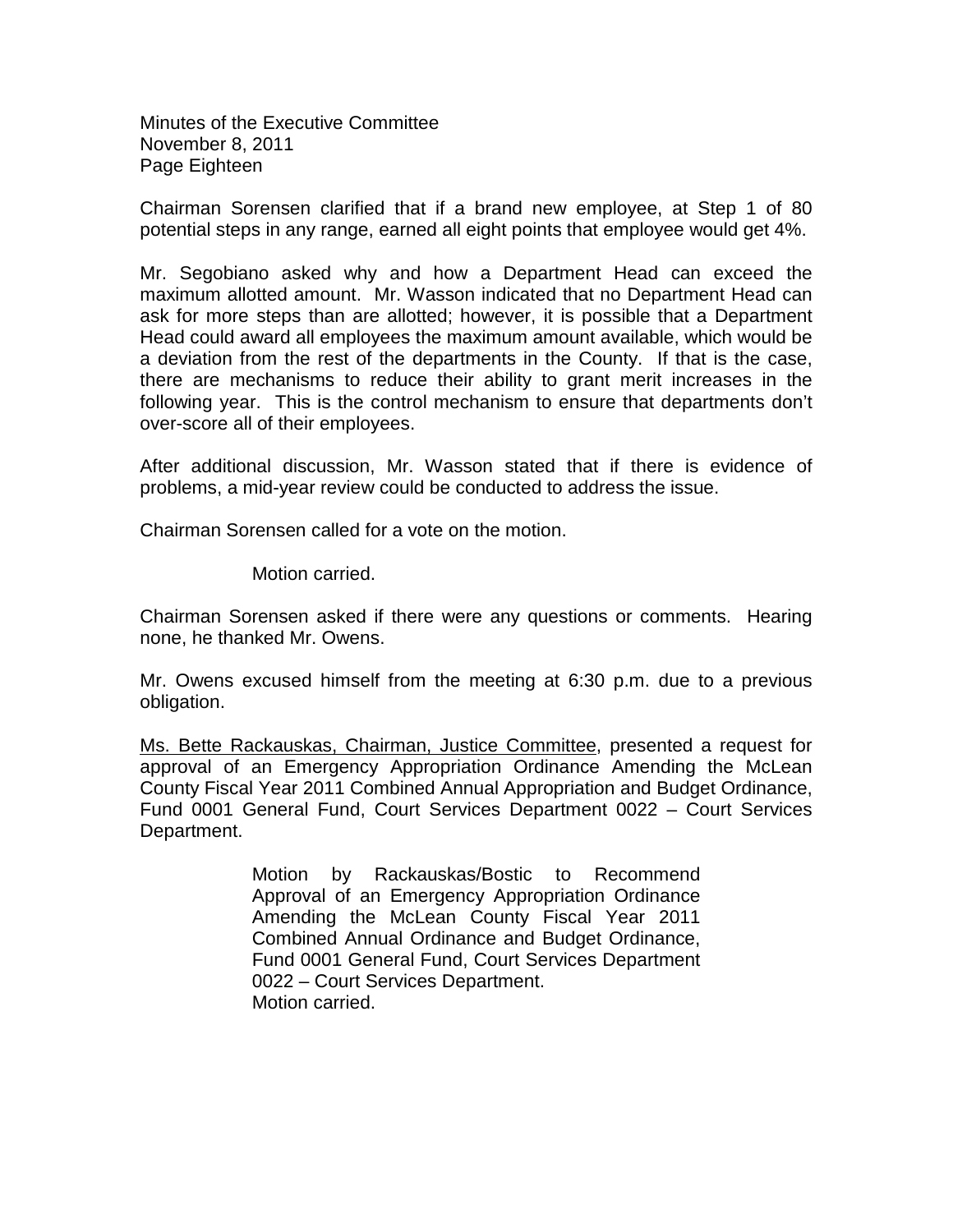Minutes of the Executive Committee November 8, 2011 Page Nineteen

Ms. Rackauskas presented a request for approval of a Resolution Amending the Funded Full-time Equivalent Positions Resolution for 2011 – Court Services Department.

> Motion by Rackauskas/O'Connor to Recommend Approval of a Resolution Amending the Funded Fulltime Equivalent Positions Resolution for 2011 – Court Services Department. Motion carried.

Ms. Rackauskas presented a request for approval of an Intergovernmental Agreement between the City of Bloomington and the County of McLean regulating the use by the County of McLean of the Police Shooting Range Facility of the City of Bloomington – Sheriff's Department.

> Motion by Rackauskas/Hoselton to Recommend Approval of an Intergovernmental Agreement between the City of Bloomington and the County of McLean Regulating the use by the County of McLean of the Police Shooting Range Facility of the City of Bloomington – Sheriff's Department. Motion carried.

Chairman Sorensen asked if there were any questions or comments. Hearing none, he thanked Ms. Rackauskas.

Mr. Wasson, County Administrator, advised that the Executive Committee packet included information, as requested, concerning the question of eliminating the elected office of the Elected Recorder of Deeds. He stated that he would be happy to answer any questions the Committee might have.

Mr. Segobiano thanked Mr. Wasson for the information and indicated that he will be discussing this issue before the County Board.

Chairman Sorensen advised that this is the meeting at which time the Executive Committee recommends final action to the full County Board on various portions of the budget, which are broken down by oversight committees. He indicated that the Committee Chairmen have a list of amendments that were discussed with their Committee for consensus and the Chairmen will present those amendments at the same time.

Mr. Wasson distributed a printout of the amendments.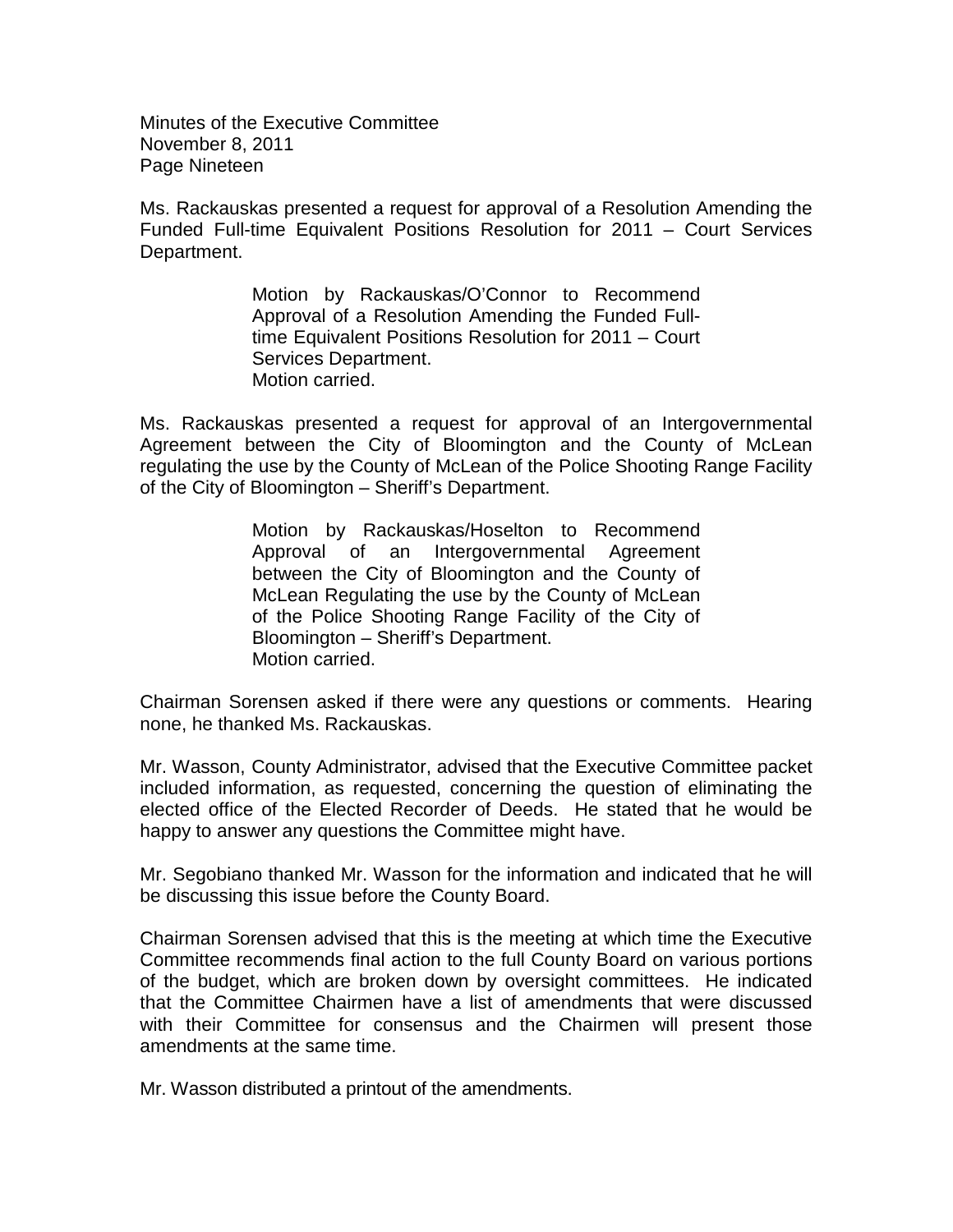Minutes of the Executive Committee November 8, 2011 Page Twenty

Ms. Rackauskas asked when the \$20,000 increase in support of the EDC will be discussed. Chairman Sorensen replied that the EDC Line Item is still in the Recommended Budget under the County Board Budget 0001. He noted that the Recommended County Board Budget 0001 will be addressed after the oversight committee budgets have been considered and recommended for approval. At that time, the EDC contribution can be discussed.

Mr. Butler stated that the Executive Committee has received the Oversight Committee Budget recommendation for departmental budgets under the oversight of the Finance Committee. Upon study and review, he recommended the adjustment of departmental budgets, as contained in the distributed document and the departmental totals in the packet under Committee Chairman Amendments, be approved to accommodate budgetary priorities and fiscal constraints.

> Motion by Butler/Hoselton to recommend approval of the Adjusted Departmental Budgets under the Oversight of the Finance Committee as submitted. Motion carried.

Ms. Rackauskas stated that the Executive Committee has received the Oversight Committee Budget recommendation for departmental budgets under the oversight of the Justice Committee. Upon study and review, she recommended the adjustment of departmental budgets, as contained in the distributed document and the departmental totals in the packet under Committee Chairman Amendments, be approved to accommodate budgetary priorities and fiscal constraints.

> Motion by Rackauskas/Segobiano to recommend approval of the Adjusted Departmental Budgets under the Oversight of the Justice Committee as submitted. Motion carried.

Mr. Segobiano stated that the Executive Committee has received the Oversight Committee Budget recommendation for departmental budgets under the oversight of the Land Use and Development Committee. Upon study and review, he recommended the adjustment of departmental budgets, as contained in the distributed document and the departmental totals in the packet under Committee Chairman Amendments, be approved to accommodate budgetary priorities and fiscal constraints.

> Motion by Segobiano/Butler to recommend approval of the Adjusted Departmental Budgets under the Oversight of the Land Use and Development Committee as submitted. Motion carried.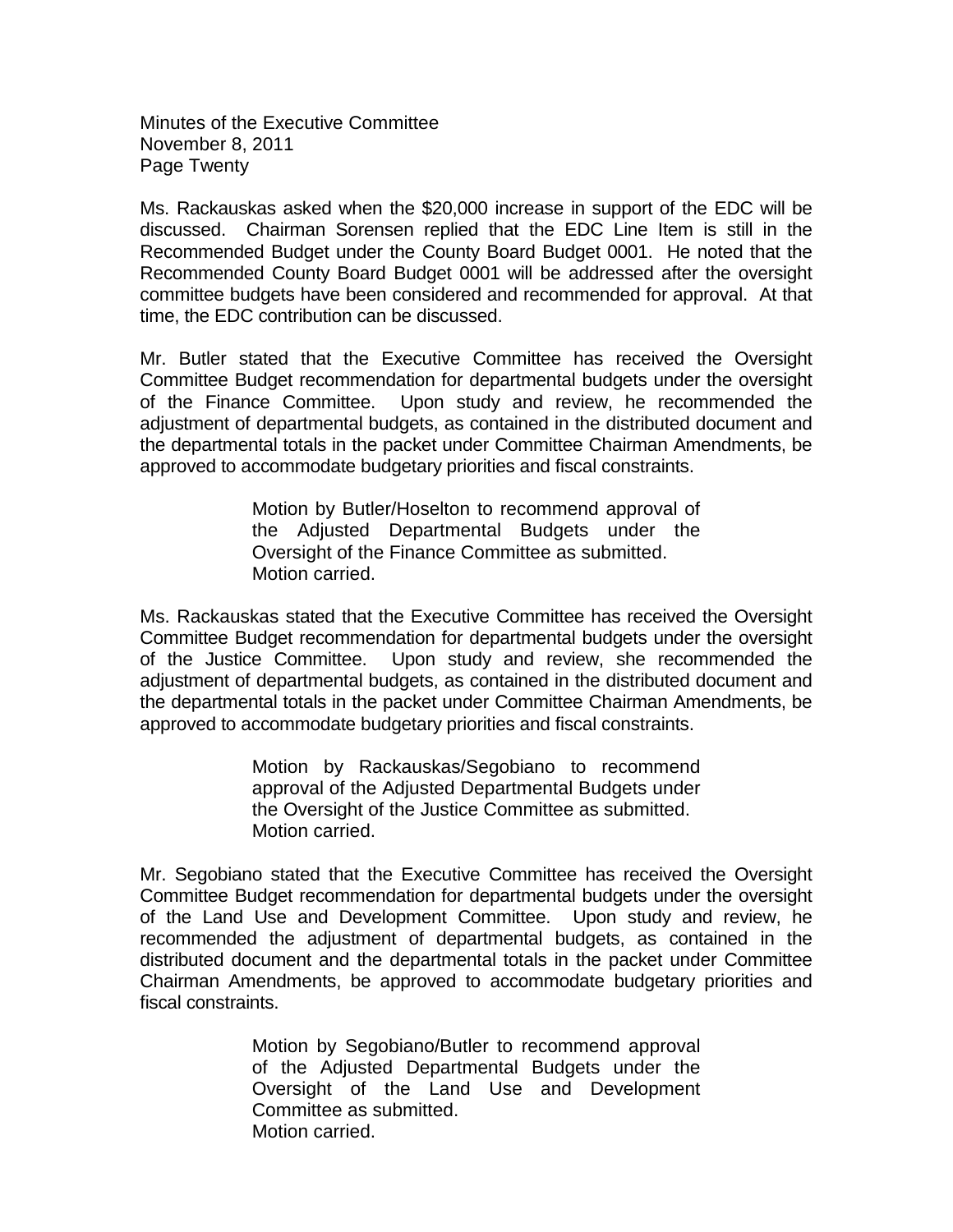Minutes of the Executive Committee November 8, 2011 Page Twenty-one

Ms. Bostic stated that the Executive Committee has received the Oversight Committee Budget recommendation for departmental budgets under the oversight of the Property Committee. Upon study and review, she recommended the adjustment of departmental budgets, as contained in the distributed document and the departmental totals in the packet under Committee Chairman Amendments, be approved to accommodate budgetary priorities and fiscal constraints.

> Motion by Bostic/Segobiano to recommend approval of the Adjusted Departmental Budgets under the Oversight of the Property Committee as submitted. Motion carried.

Mr. Hoselton stated that the Executive Committee has received the Oversight Committee Budget recommendation for departmental budgets under the oversight of the Transportation Committee. Upon study and review, he recommended the adjustment of departmental budgets, as contained in the distributed document and the departmental totals in the packet under Committee Chairman Amendments, be approved to accommodate budgetary priorities and fiscal constraints.

> Motion by Hoselton/Bostic to recommend approval of the Adjusted Departmental Budgets under the Oversight of the Transportation Committee as submitted. Motion carried.

Ms. Bostic stated that the Executive Committee has received the Oversight Committee Budget recommendation for departmental budgets under the oversight of the Executive Committee. Upon study and review, she recommended the adjustment of departmental budgets, as contained in the distributed document and the departmental totals in the packet under Committee Chairman Amendments, be approved to accommodate budgetary priorities and fiscal constraints.

> Motion by Bostic/Butler to recommend approval of the Adjusted Departmental Budgets under the Oversight of the Executive Committee as submitted.

Mr. Segobiano asked where the information is located regarding the increase in contribution to the EDC. Mr. Wasson replied that it is included in the Budget Summary on page 104d, 777.0002 Economic Development Council.

Mr. Segobiano moved to amend the budget to extract the \$20,000 to EDC from the Recommended Budget.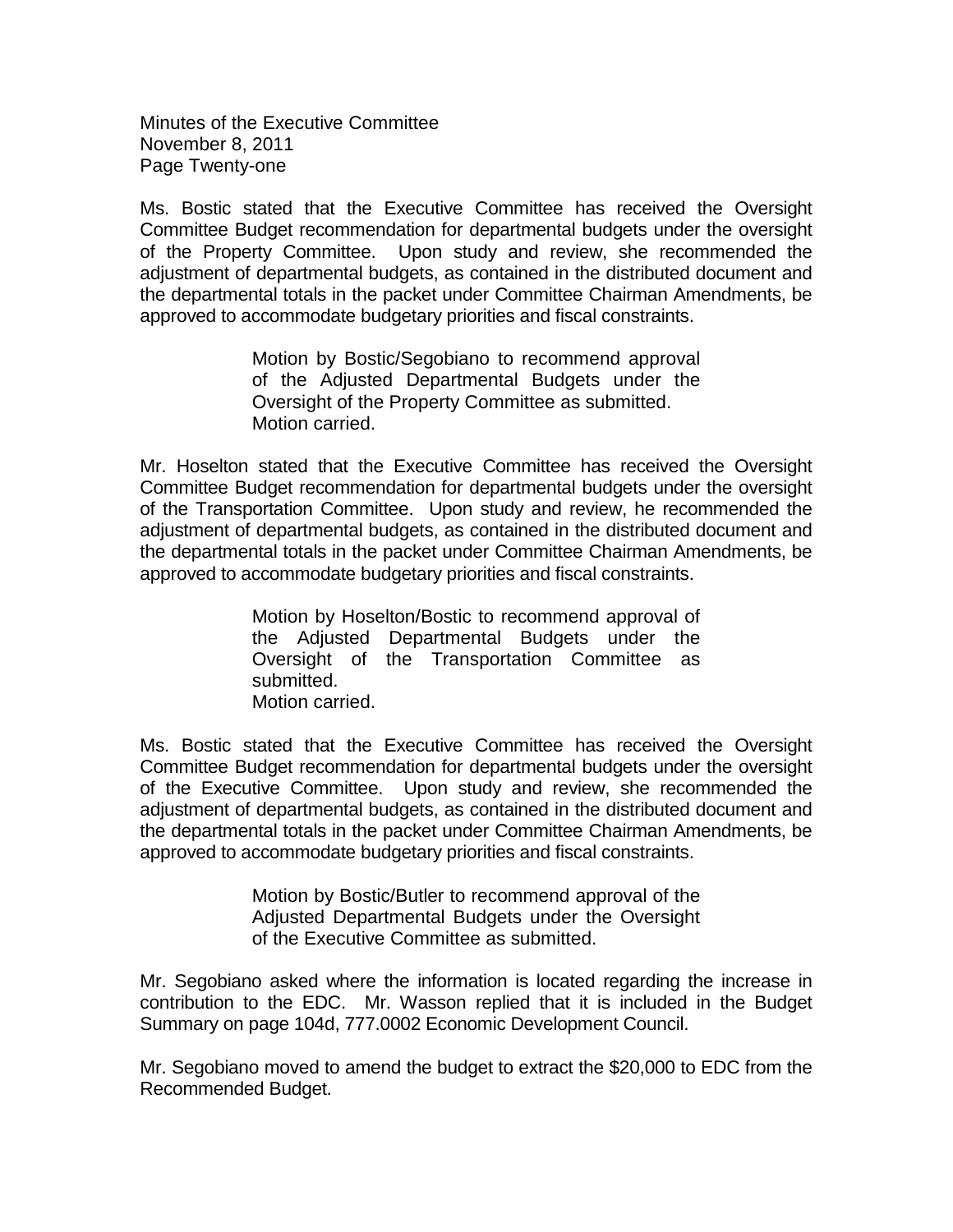Minutes of the Executive Committee November 8, 2011 Page Twenty-two

> Motion by Segobiano/O'Connor to amend the contribution in Line Item 777.0002 – Economic Development Council from \$100,000 to \$80,000 in the Fiscal Year 2012 Recommended Budget.

Chairman Sorensen called for a roll call vote on the motion to amend the contribution in Line Item 777.0002 – Economic Development Council from \$100,000 to \$80,000 in the Fiscal year 2012 Recommended Budget. He advised that a "yes" vote would reduce the line item from \$100,000 to \$80,000 and a "no" vote leaves the amount of \$100,000.

Ms. Rackauskas stated that she is not against the increased contribution to the EDC; rather, she doesn't feel that they have fulfilled their obligation to provide additional information to the Committee.

| O'Connor:   | Yes |
|-------------|-----|
| Segobiano:  | Yes |
| Butler:     | Yes |
| Hoselton:   | No  |
| Rackauskas: | Yes |
| Bostic:     | No  |

Chairman Sorensen advised that the motion passes with a vote of four to two. The Recommended Budget is now amended to reduce Line Item 777.0002 – Economic Development Council to \$80,000 from \$100,000.

Chairman Sorensen called for a vote on the original motion to recommend approval of the adjusted Department Budgets under the Oversight of the Executive Committee.

Motion carried.

Ms. Rackauskas complimented Chairman Sorensen, Mr. Wasson and all of the Department Heads on their hard work on the budget.

Chairman Sorensen presented a request for approval of the Fiscal Year 2012 Combined Annual Appropriation and Budget Ordinance, as recommended by the Oversight Committees. He explained that this is a single vote on the entire set of budgets that the Executive Committee just acted on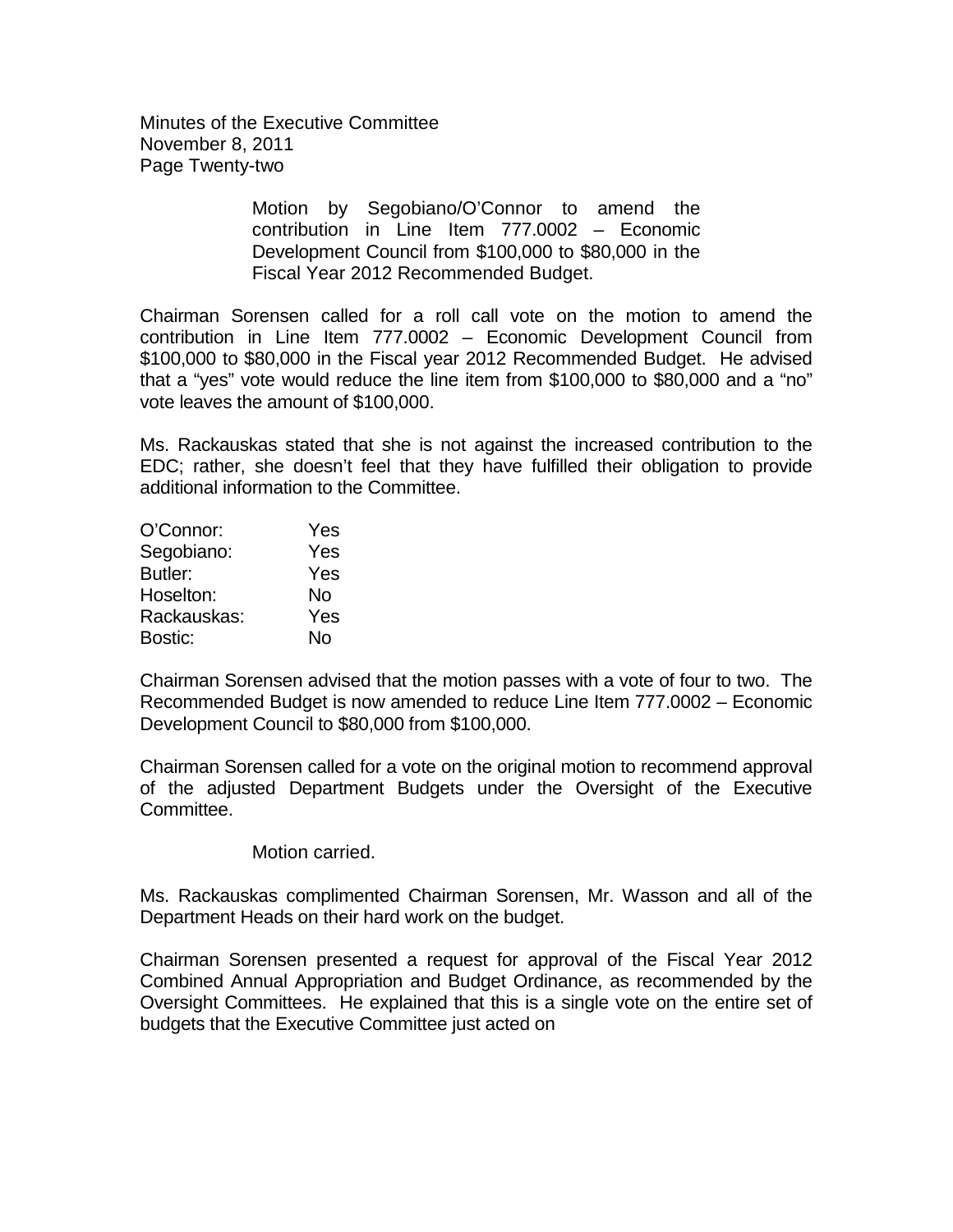Minutes of the Executive Committee November 8, 2011 Page Twenty-three

> Motion by Segobiano/O'Connor to recommend approval of the FY'2012 Combined Annual Appropriation and Budget Ordinance, as recommended by the Oversight Committees.

Chairman Sorensen presented a request for approval of the McLean County 2011 Tax Levy Ordinance. Upon study and review, he directed the County Administrator to consolidate these adjusted budget requests into a Proposed Budget and Appropriation Ordinance and a Proposed Tax Levy Ordinance that shall be submitted to the Board, with the Executive Committee's recommendation, in accordance with the Statutes of the State of Illinois. Mr. Wasson clarified that he will need to revise the budget to address the \$20,000 that came out of the Recommended Budget. In addition, he will make a modification to the Property Tax Levy that appears in the County Board Recommended Budget.

> Motion by Bostic/Segobiano to recommend approval of the Adjusted McLean County 2011 Tax Levy Ordinance as submitted.

Ms. Bostic asked if the \$20,000 should be levied into the General Fund. Chairman Sorensen responded that that would be an item for discussion.

Chairman Sorensen made a public statement expressing his disappointment with the Committee's vote to cut the \$20,000 out of the EDC budget. He pointed out that the EDC provides an important service to the County. Chairman Sorensen noted that the Committee acted on two items tonight that were directly staffed by the EDC. The EDC's ability to continue to provide those services to McLean County and the McLean County area, including the municipalities, is important. Chairman Sorensen stated that we acted on an Enterprise Zone map amendment and a CDAP Revolving Loan Fund application that will create jobs by an employer who is growing and investing over \$1 million in his operation.

Chairman Sorensen advised that it would be irresponsible of the County Board to levy more than it is require to in order to run business in 2012. However, he added that it is up to the Committee to discuss this option should they wish.

Mr. Segobiano stated that he feels justified in his vote. He pointed out that the County employees are getting only a 1% raise, yet the County contribution to EDC is increasing by \$20,000. Mr. Segobiano also noted that he doesn't see the jobs created by EDC. He concluded that it is more important to support the employees here in the County.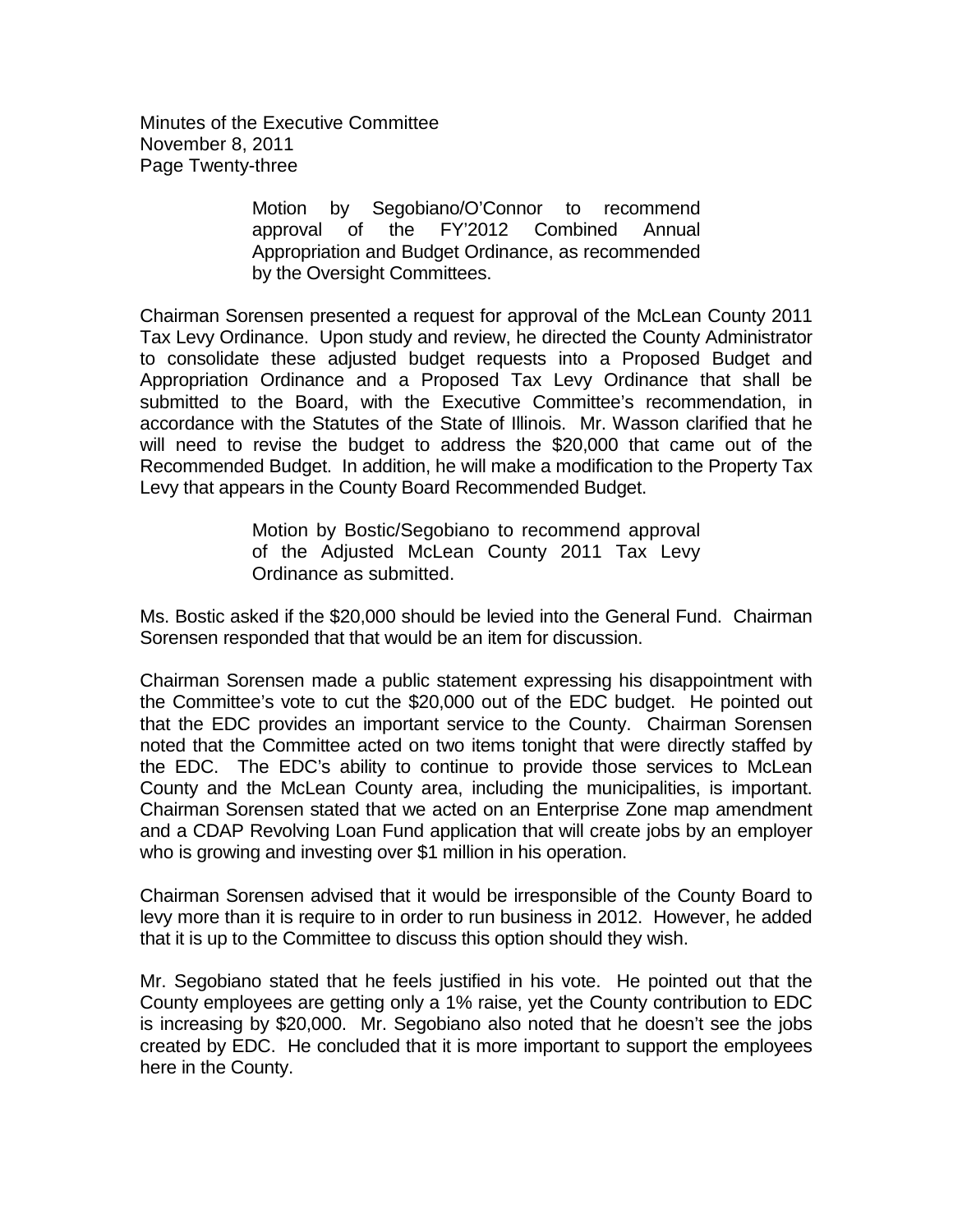Minutes of the Executive Committee November 8, 2011 Page Twenty-four

Ms. Rackauskas stated that she would like to see the \$20,000 be available for EDC when EDC provides the information that was requested on their operational budget. Chairman Sorensen responded that that is what an Unencumbered Fund Balance is for.

Chairman Sorensen asked for a vote on the motion to recommend the 2011 Tax Levy Ordinance.

Motion carried.

Chairman Sorensen presented a request for approval of the Amendment to the Full Time Equivalent (FTE) Resolution for Fiscal Year 2012 – County Administrator's Office.

> Motion by Segobiano/O'Connor to Recommend Approval of the Amendment to the Full Time Equivalent (FTE) Resolution for Fiscal Year 2011 – County Administrator's Office.

Chairman Sorensen presented a request for approval of the Five Year Capital Improvement Budget, as recommended by the Oversight Committee.

> Motion by Bostic/Segobiano to Recommend Approval of the Five Year Capital Improvement Budget, as recommended by the Oversight Committee. Motion carried.

Chairman Sorensen presented the October 31, 2011 bills as recommended and transmitted by the County Auditor for payment. The Fund Total is \$138,366.95 and the Prepaid Total is the same.